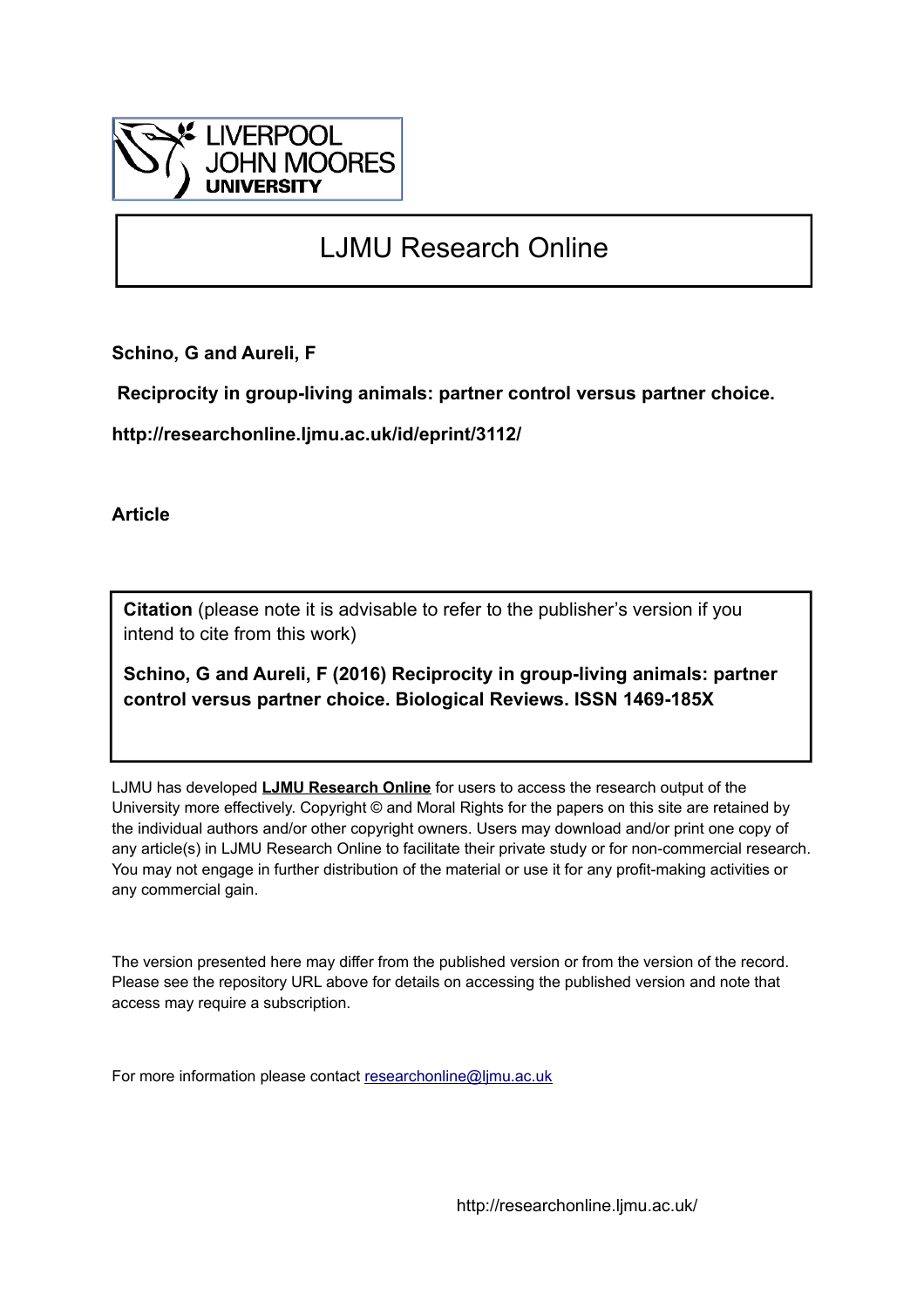| $\mathbf{1}$   | <b>Reciprocity in group-living animals: partner control versus</b>                             |  |  |
|----------------|------------------------------------------------------------------------------------------------|--|--|
| $\overline{2}$ | partner choice                                                                                 |  |  |
| 3              |                                                                                                |  |  |
| $\overline{4}$ | Gabriele Schino <sup>1,*</sup> and Filippo Aureli <sup>2,3</sup>                               |  |  |
| 5              |                                                                                                |  |  |
| 6              | <sup>1</sup> Istituto di Scienze e Tecnologie della Cognizione, Consiglio Nazionale delle      |  |  |
| 7              | Ricerche, Via Ulisse Aldrovandi 16b, 00197 Rome, Italy                                         |  |  |
| 8              | <sup>2</sup> Instituto de Neuroetologia, Universidad Veracruzana, Av. Dr. Castelazo Ayala S/N, |  |  |
| 9              | Ap 566, Cp 91190, Xalapa, Veracruz, Mexico                                                     |  |  |
| 10             | <sup>3</sup> Research Centre in Evolutionary Anthropology and Palaeoecology, Liverpool John    |  |  |
| 11             | Moores University, James Parsons Building, Byrom Street, Liverpool L3 3AF, UK                  |  |  |
| 12             |                                                                                                |  |  |
| 13             | $^*$ Address for correspondence (E-mail: g.schino@istc.cnr.it; Tel.: +39-06-3221437).          |  |  |
| 14             |                                                                                                |  |  |
| 15             | <b>ABSTRACT</b>                                                                                |  |  |
| 16             | Reciprocity is probably the most debated of the evolutionary explanations for                  |  |  |
| 17             | cooperation. Part of the confusion surrounding this debate stems from a failure to note        |  |  |
| 18             | that two different processes can underlie reciprocity: partner control and partner             |  |  |
| 19             | choice. We suggest that the common observation that group-living animals direct their          |  |  |
| 20             | cooperative behaviours preferentially to those individuals from which they receive             |  |  |
| 21             | most cooperation is to be interpreted as the result of the sum of the two separate             |  |  |
| 22             | processes of partner control and partner choice. We review evidence that partner               |  |  |
| 23             | choice is the prevalent process in primates and propose explanations for this pattern.         |  |  |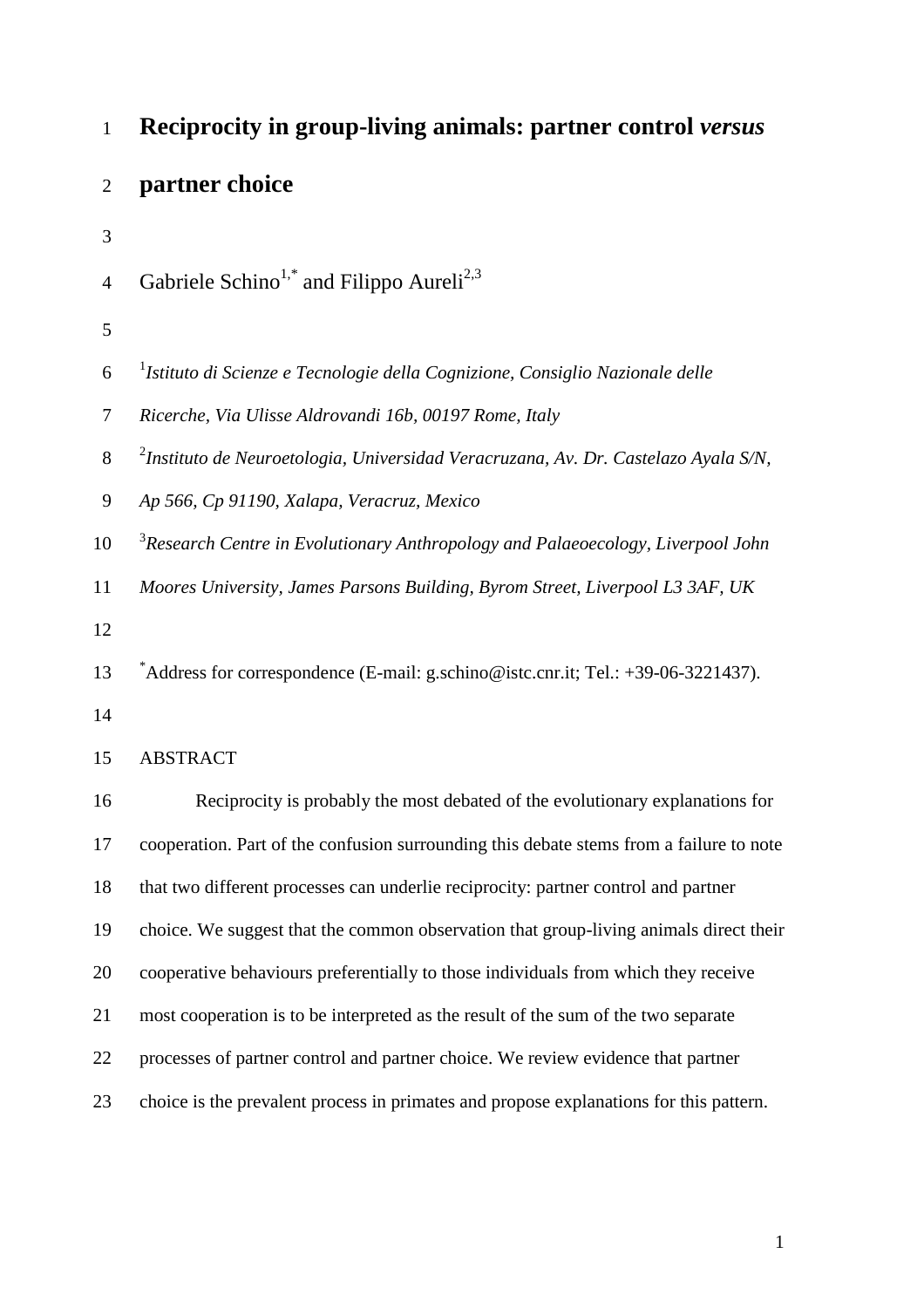| 24 | We make predictions that highlight the need for studies that separate the effects of |                |  |
|----|--------------------------------------------------------------------------------------|----------------|--|
| 25 | partner control and partner choice in a broader variety of group-living taxa.        |                |  |
| 26 |                                                                                      |                |  |
| 27 | Key words: cooperation, reciprocity, partner control, partner choice, proximate      |                |  |
| 28 | mechanisms.                                                                          |                |  |
| 29 |                                                                                      |                |  |
| 30 | <b>CONTENTS</b>                                                                      |                |  |
| 31 | I. Introduction                                                                      | $\overline{4}$ |  |
| 32 | II. The consequences of not distinguishing                                           | 5              |  |
| 33 | III. Across-dyad correlations between giving and receiving                           | $\tau$         |  |
| 34 | IV. The meaning of across-dyad correlations                                          | 9              |  |
| 35 | V. Trying to distinguish                                                             | 10             |  |
| 36 | VI. The proximate mechanisms underlying reciprocity                                  | 14             |  |
| 37 | (1) Hard-wired reciprocity                                                           | 15             |  |
| 38 | (2) Emotionally based reciprocity                                                    | 16             |  |
| 39 | (3) Calculated reciprocity                                                           | 17             |  |
| 40 | VII. Modelling reciprocity in group-living animals                                   | 18             |  |
| 41 | VIII. Inferences and predictions                                                     | 20             |  |
| 42 | IX. Conclusions                                                                      | 25             |  |
| 43 | X. Acknowledgements                                                                  | 26             |  |
| 44 | XI. References                                                                       | 27             |  |
| 45 |                                                                                      |                |  |
| 46 | <b>I. INTRODUCTION</b>                                                               |                |  |

 In the endless debate about reciprocity, an aspect that is often neglected is the need to distinguish between the two different processes that can underlie reciprocal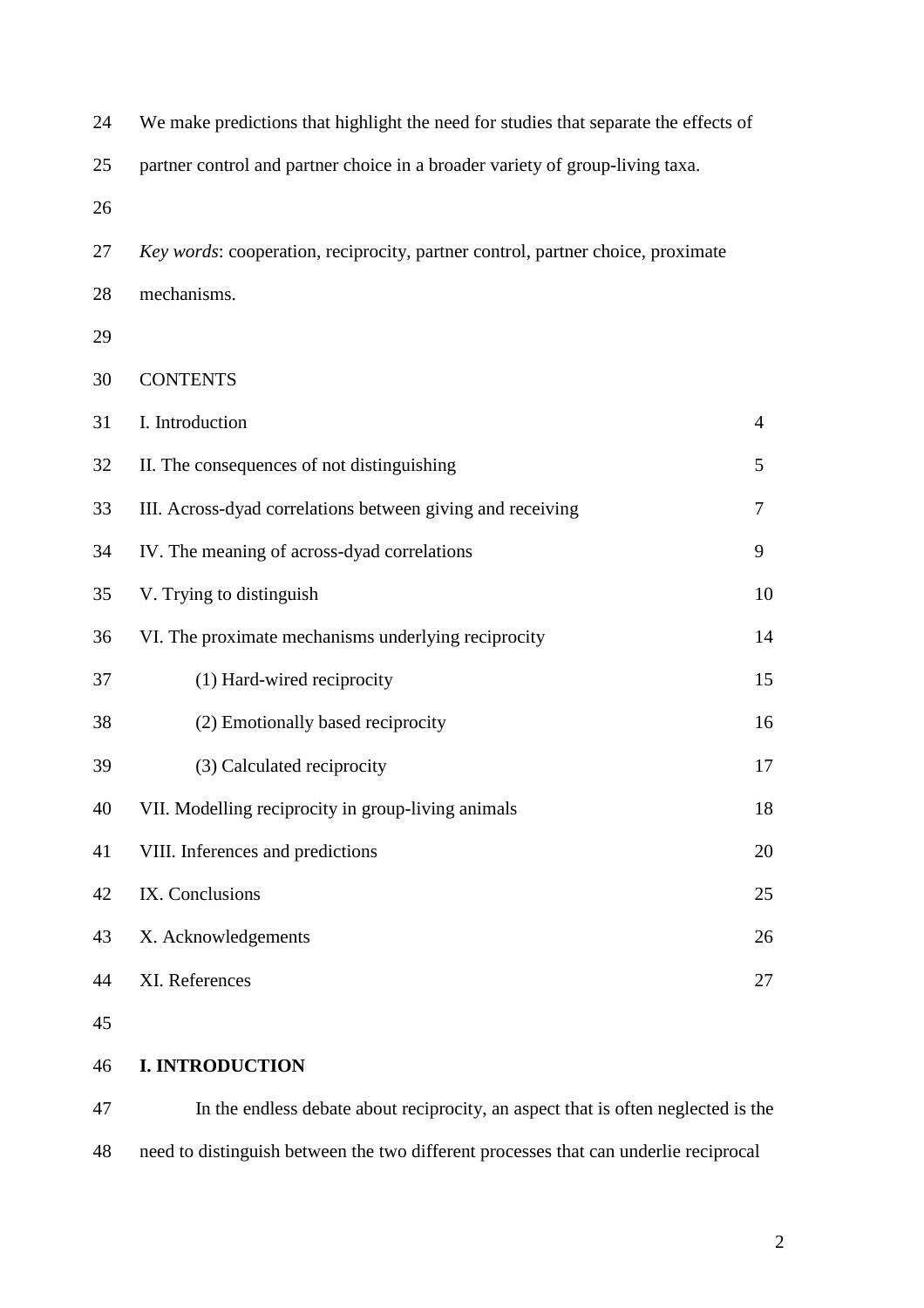exchanges of cooperative behaviours (Noë & Voelkl, 2013). The first study to distinguish these two processes was probably Bull & Rice (1991; see Eshel & Cavalli- Sforza, 1982 for an earlier insight), that named them 'partner fidelity' (later called 'partner control' by Noë, 2006) and 'partner choice'. In partner-control models (e.g. Axelrod & Hamilton, 1981) dyads of interacting individuals are conceptually isolated from other dyads and the behaviour of each subject depends only on the previous behaviour of the partner. As there is no possibility of switching partner, individuals must try to control the behaviour of the partner by rewarding cooperation and sanctioning uncooperative behaviour. In partner-choice models (e.g. Campennì & Schino, 2014) individuals choose their partners on the basis of the benefits they offer, and the need to sanction uncooperative partners is replaced by partner switching and outbidding competition. Partner choice features pre-eminently in biological market models, and proponents of biological market theory have repeatedly emphasized the distinctiveness of the two processes (Noë & Hammerstein, 1994, 1995; Noë, 2006). Empirical tests of biological market theory have however tended to focus on market effects, rather than on distinguishing and separating the effects of partner control and partner choice (e.g. Henzi & Barrett, 2002; Fruteau *et al.*, 2009). In our opinion, the failure to distinguish and separate the two processes of partner control and partner choice has hampered empirical research and biased recognition of the presence of reciprocity, especially among group-living animals. Herein, we discuss why distinguishing the two processes is important, review the (few) attempts to quantify their relative prevalence, and make predictions about their distribution in nature.

# **II. THE CONSEQUENCES OF NOT DISTINGUISHING**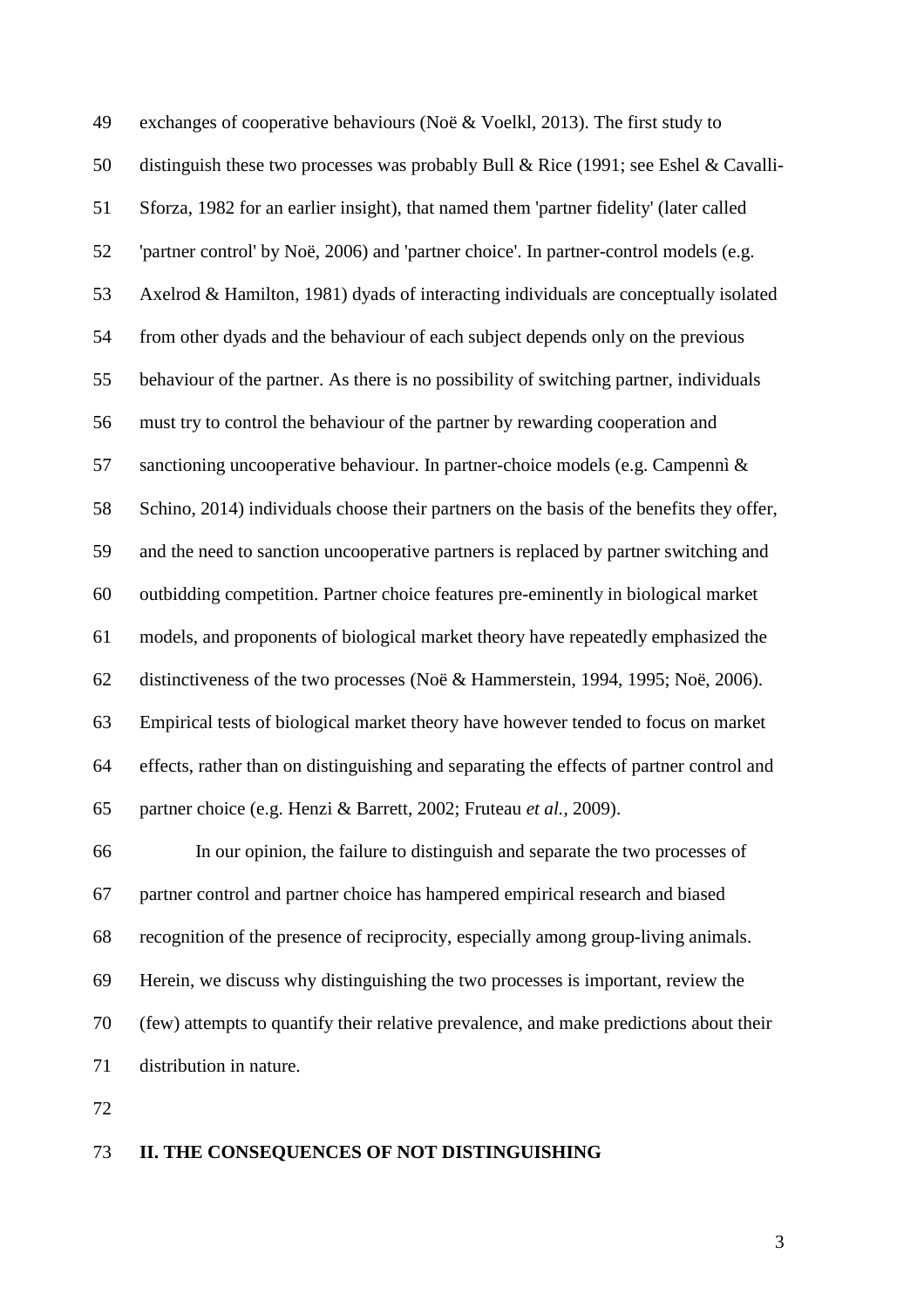| 74 | A common assumption of research on reciprocity is that the only way actually               |
|----|--------------------------------------------------------------------------------------------|
| 75 | to demonstrate reciprocity is to show the existence of a temporal contingency between      |
| 76 | the receipt of cooperation and the giving of cooperation (and/or between failure to        |
| 77 | receive cooperation and subsequent retaliation) (Hauser et al., 2003; Silk, 2003). This    |
| 78 | assumption implicitly equates reciprocity with partner control and, given the relative     |
| 79 | rarity of convincing examples of true temporal contingencies between giving and            |
| 80 | receiving cooperative acts, it leads to the conclusion that reciprocity must be rare (e.g. |
| 81 | Stevens, Cushman & Hauser, 2005; see Cheney et al., 2010, and Olendorf, Getty &            |
| 82 | Scribner, 2004 for two examples of temporal contingencies studies). In fact, temporal      |
| 83 | contingencies between giving and receiving only test for partner control, and say          |
| 84 | nothing about partner choice (Carter, 2014). Thus, the emphasis on temporal                |
| 85 | contingencies, and the failure to note that they are predicted by partner control only,    |
| 86 | caused a widespread underestimation of the prevalence of reciprocity.                      |
| 87 | While empiricists focused on partner control (although apparently implying                 |
| 88 | that the results apply to all forms of reciprocity), theoreticians began producing         |
| 89 | models of the evolution of cooperation by partner choice (Sherratt & Roberts, 1998;        |
| 90 | Aktipis, 2004; McNamara et al., 2008; Castro & Toro, 2010; Campennì & Schino,              |
| 91 | 2014; see McNamara & Leimar, 2010 for a review on the role of variation in                 |
| 92 | promoting the evolution of cooperation, especially by partner choice). It is now           |
| 93 | abundantly clear that partner choice can indeed promote the evolution of cooperation.      |
| 94 | Furthermore, theoretical models have shown that partner choice can also lead to            |
| 95 | patterns of reciprocal exchange similar to those observed in animals (see Section VII      |
| 96 | for details). Notwithstanding this new emphasis on partner choice, the contrast            |
| 97 | between the easiness with which cooperation evolves in a variety of partner-control        |
| 98 | models and the difficulties of showing empirical evidence for these models has led         |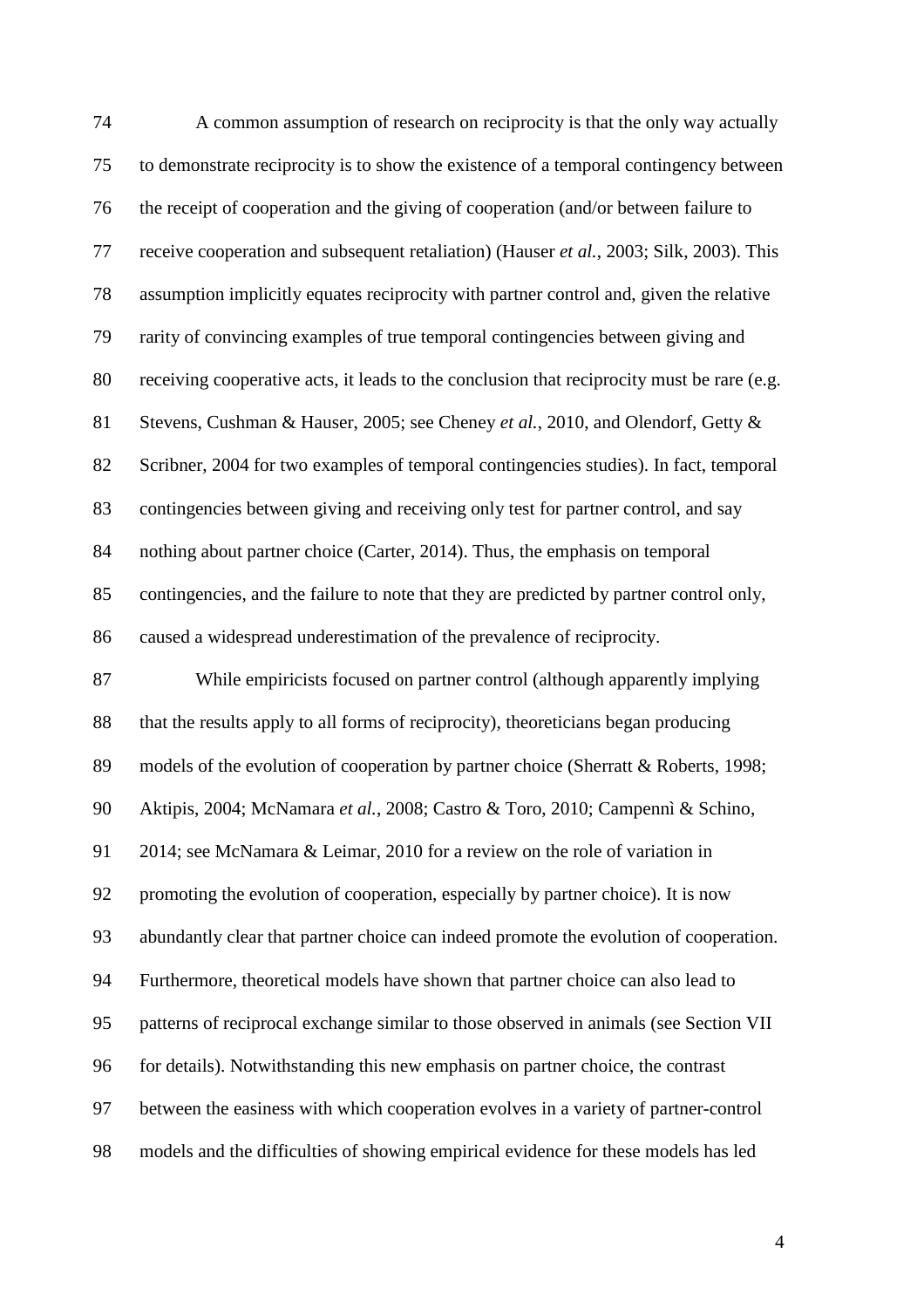some authors to hypothesize that proximate constraints may limit the evolvability of reciprocity (thus again implicitly extrapolating from partner control to all forms of 101 reciprocity; Stevens & Hauser, 2004).

 A corollary of the neglect of partner choice is that evidence that animals direct their cooperative acts preferentially to those individuals from which they receive most cooperation is dismissed as showing 'only a correlation' (Silk, 2013). Such evidence however is (in stark contrast to the limited evidence about temporal contingencies) truly overwhelming, so that we believe it should not be dismissed lightly.

## **III. ACROSS-DYAD CORRELATIONS BETWEEN GIVING AND**

### **RECEIVING**

 One of the oldest ways of assessing the relations between giving and receiving cooperation is to carry out a correlation across dyads between cooperation given and cooperation received. Regardless of the statistical technique employed [matrix correlations or some variation of generalized linear mixed models (GLMMs)] these analyses enter dyadic values of cooperation given (i.e. cooperation given by each subject to each other subject) as the dependent variable and dyadic values of cooperation received as one of the independent variables. Kinship and/or other potential confounding factors are usually added as additional independent variables. Typically, dyadic values are calculated on the basis of a relatively long observation period (e.g. grooming rates averaged across several months of observation). 120 In addition to many empirical studies (e.g. Silk, 1992; Watts, 2002; Carne, Wiper & Semple, 2011), three meta-analyses have addressed the relationship between giving and receiving cooperative behaviour in primates. These meta-analyses summarized studies conducted on dozens of different primate species and hundreds of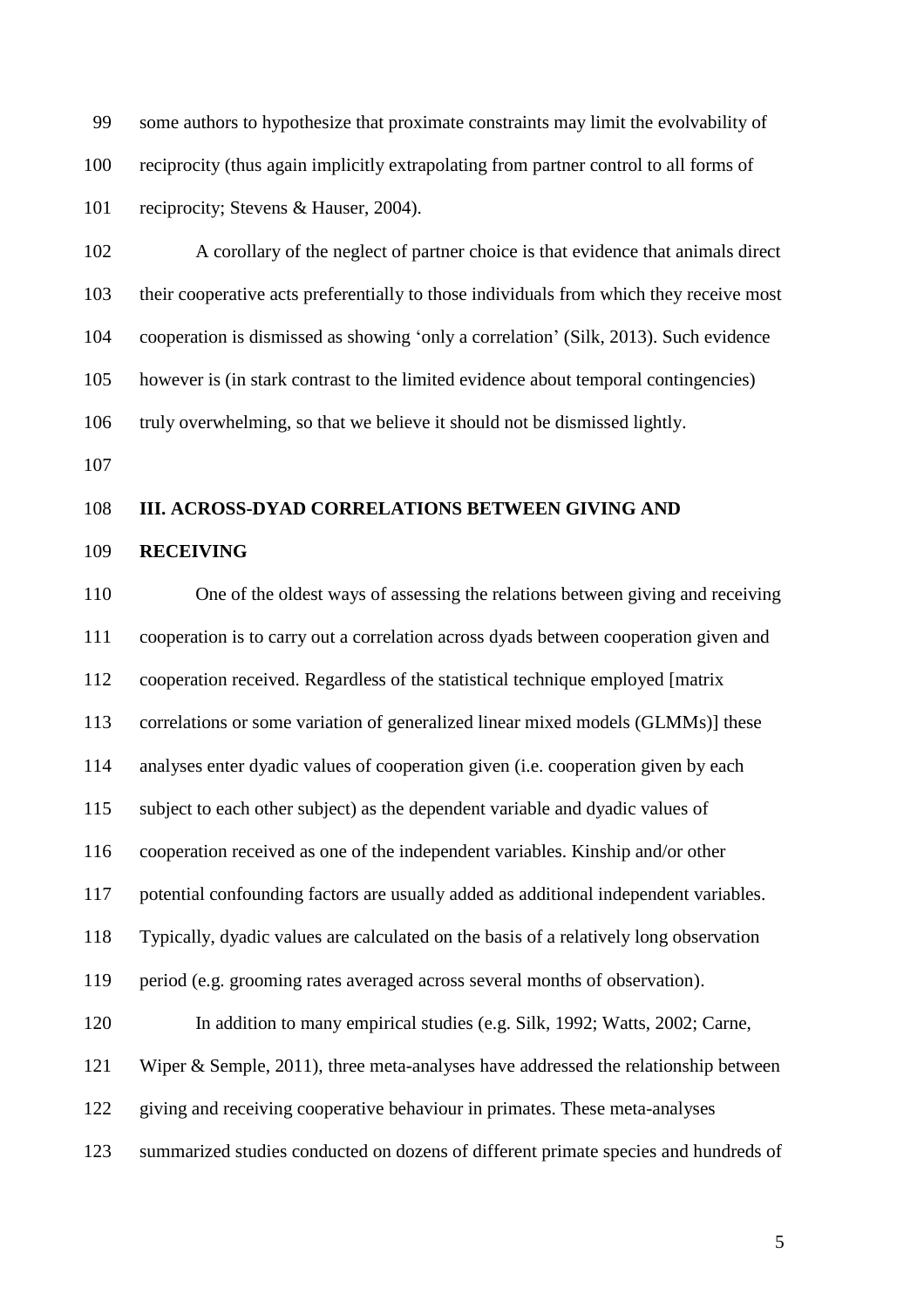| 124 | different individuals. Schino (2007; also including a single temporal relations study)  |
|-----|-----------------------------------------------------------------------------------------|
| 125 | assessed the relationship between grooming and agonistic support; Schino & Aureli       |
| 126 | (2008) examined the relationship between giving and receiving grooming; Jaeggi $\&$     |
| 127 | Gurven (2013; including data on humans) investigated the relationships between          |
| 128 | grooming and food sharing and between giving and receiving food. All three of these     |
| 129 | studies found significant positive weighted average correlations across dyads between   |
| 130 | giving and receiving cooperative acts. Overall, the results of these meta-analyses      |
| 131 | provide extremely robust and convincing evidence for reciprocal exchanges in            |
| 132 | primates. Note, however, that they are silent as to the underlying processes.           |
| 133 | Across-dyad positive correlations between cooperation given and received are            |
| 134 | not limited to primates. Recent studies have broadened the phylogenetic scope of such   |
| 135 | analyses and have obtained similar results in several other species, including jackdaws |
| 136 | (Corvus monedula) that exchange food and interchange food for allopreening (De          |
| 137 | Kort, Emery & Clayton, 2006), coatis (Nasua nasua) that exchange agonistic support      |
| 138 | (Romero & Aureli, 2008), spotted hyenas (Crocuta crocuta) that interchange              |
| 139 | communal defence at carcasses for tolerance while feeding (Smith, Memenis &             |
| 140 | Holekamp, 2007), rooks (Corvus frugileus) that exchange food and interchange food       |
| 141 | for allopreening and agonistic support (Scheid, Schmidt & Noë, 2008), ravens            |
| 142 | (Corvus corax) that exchange agonistic support and interchange allopreening for         |
| 143 | support (Fraser & Bugnyar, 2012), and vampire bats (Desmodus rotundus) that             |
| 144 | exchange regurgitated blood and interchange blood for allogrooming (Carter &            |
| 145 | Wilkinson, 2013).                                                                       |
| 146 | Overall, evidence that group-living animals (including humans) direct most of           |

their cooperative acts towards those individuals from which they receive most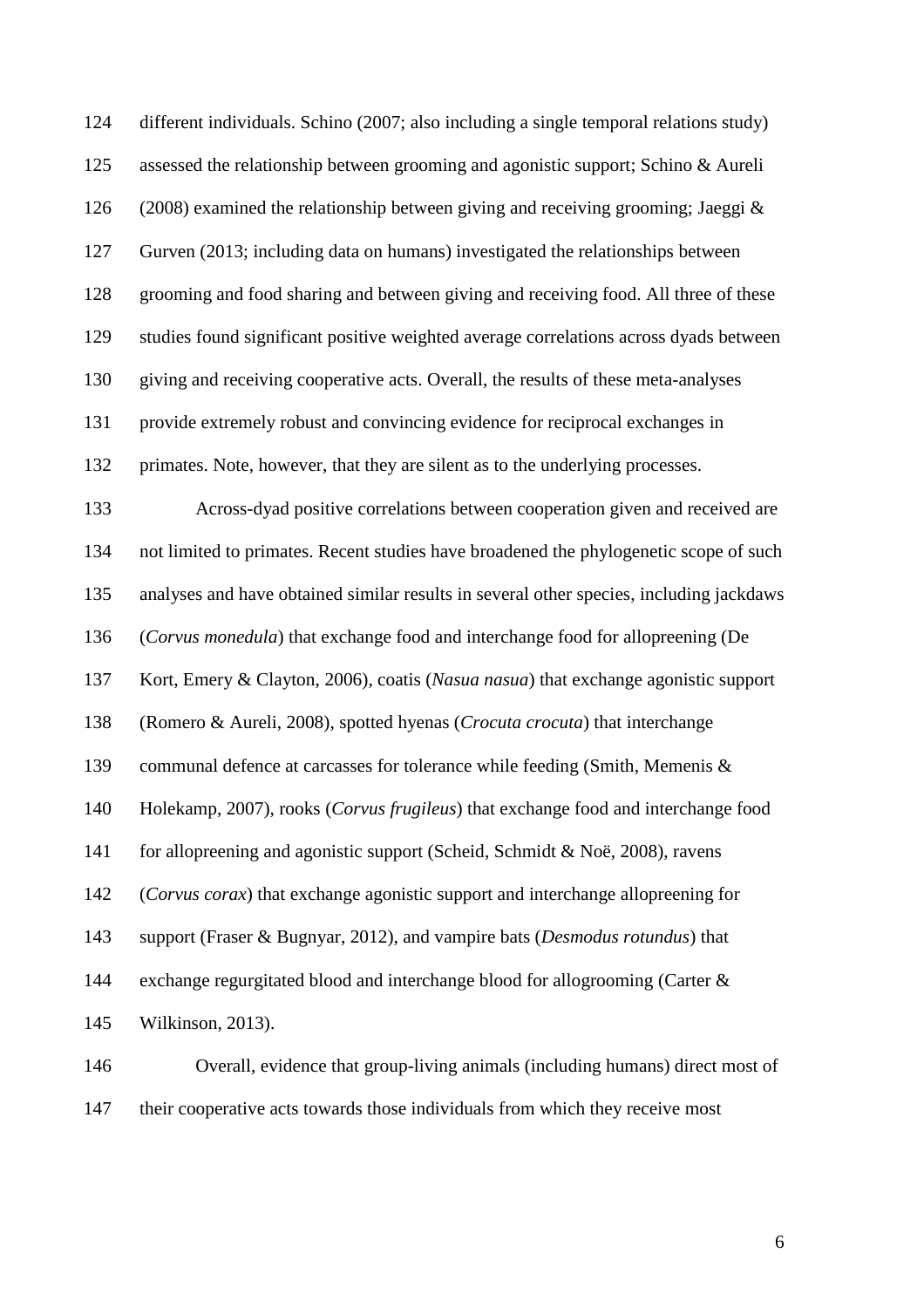cooperative acts seems unassailable. It is clear that we need an interpretation for such a common phenomenon.

# **IV. THE MEANING OF ACROSS-DYAD CORRELATIONS**

 We propose that across-dyad correlations between cooperative acts given and received are the result of the sum of the two separate processes of partner control and partner choice. Due to the nature of these dyadic data, no information is available on the temporal relationships between single cooperative events. In principle, it is possible to imagine two extremes of a continuum. At one end of the continuum, a significant positive dyadic correlation can result from a tight temporal relationship between giving and receiving (each act of giving is immediately returned). At the other end of the continuum, it can derive from interindividual preferences based on a comparison of the overall amount of cooperation received from each group member, in the complete absence of a temporal relationship between giving and receiving (see Section VII and Campennì & Schino, 2014, for a model showing that when partner choice is based on a comparison of the amount of cooperation received from group members, across-dyad correlations between cooperation given and received emerge). The first extreme of the continuum would correspond to strict partner control in the absence of partner choice; the other extreme would correspond to partner choice in the absence of partner control. As already noted, real animals probably use a mixture of the two strategies and the across-dyad correlations we observe empirically thus reflect the sum of these two processes.

 It follows from the above reasoning that across-dyad correlations do provide evidence for reciprocity, but they do not tell us anything about the relative contributions of the two processes. The paucity of convincing evidence of partner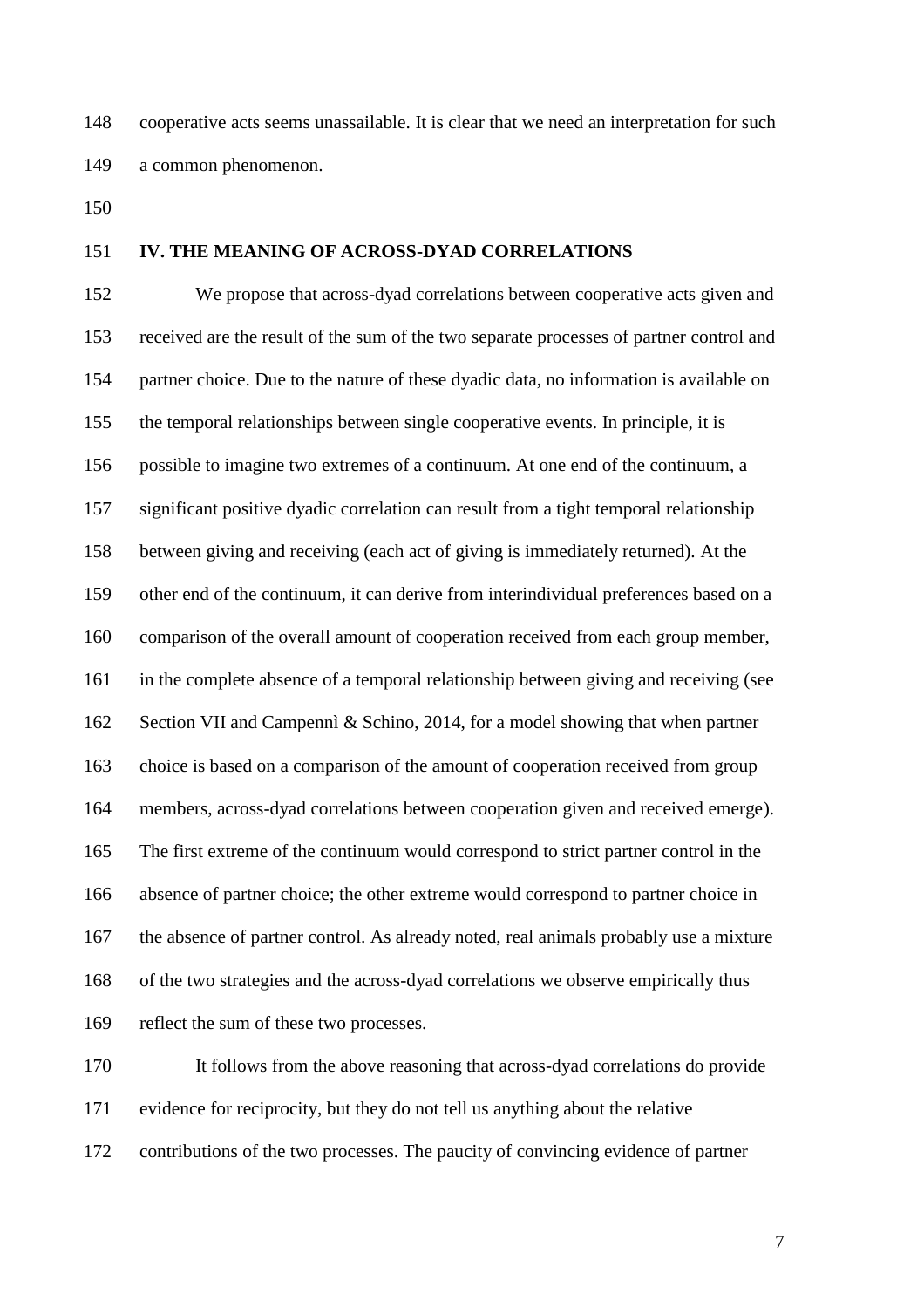control together with the abundance of across-dyad correlations between cooperative acts given and received suggest that partner choice may be the prevalent process, but we have relatively little quantitative evidence from studies that compare the two processes. Below, we review this evidence.

- 
- **V. TRYING TO DISTINGUISH**

 A few studies have tried to estimate the relative contributions of partner control and partner choice in the same species and setting by evaluating both the temporal relationships between individual cooperative events and the across-dyad correlations between overall cooperation given and received. Schino, Ventura & Troisi (2003) and Schino, Polizzi di Sorrentino & Tiddi (2007) observed no short- term temporal relations between giving and receiving grooming or between grooming and agonistic support in Japanese macaques (*Macaca fuscata*). At the same time, macaques showed strong positive across-dyad correlations between grooming given and received and between grooming and support. Tiddi *et al.* (2011) observed no short-term temporal relationship between grooming and tolerance over a clumped food resource coupled with strong across-dyad correlations in wild tufted capuchin monkeys (*Cebus apella*). Kaburu & Newton-Fisher (2015) observed no short-term exchange of grooming for sexual access together with a positive across-dyad relationship between male mating success and grooming by males to females in a community of wild chimpanzees (*Pan troglodytes*) characterized by egalitarian dominance relationships. Jaeggi, Stevens & Van Schaik (2010) and Jaeggi *et al*. (2013) observed no short-term temporal relationship between grooming and food sharing in chimpanzees, while long-term food sharing given was best predicted by food sharing received. In bonobos (*Pan paniscus*) food sharing increased the short-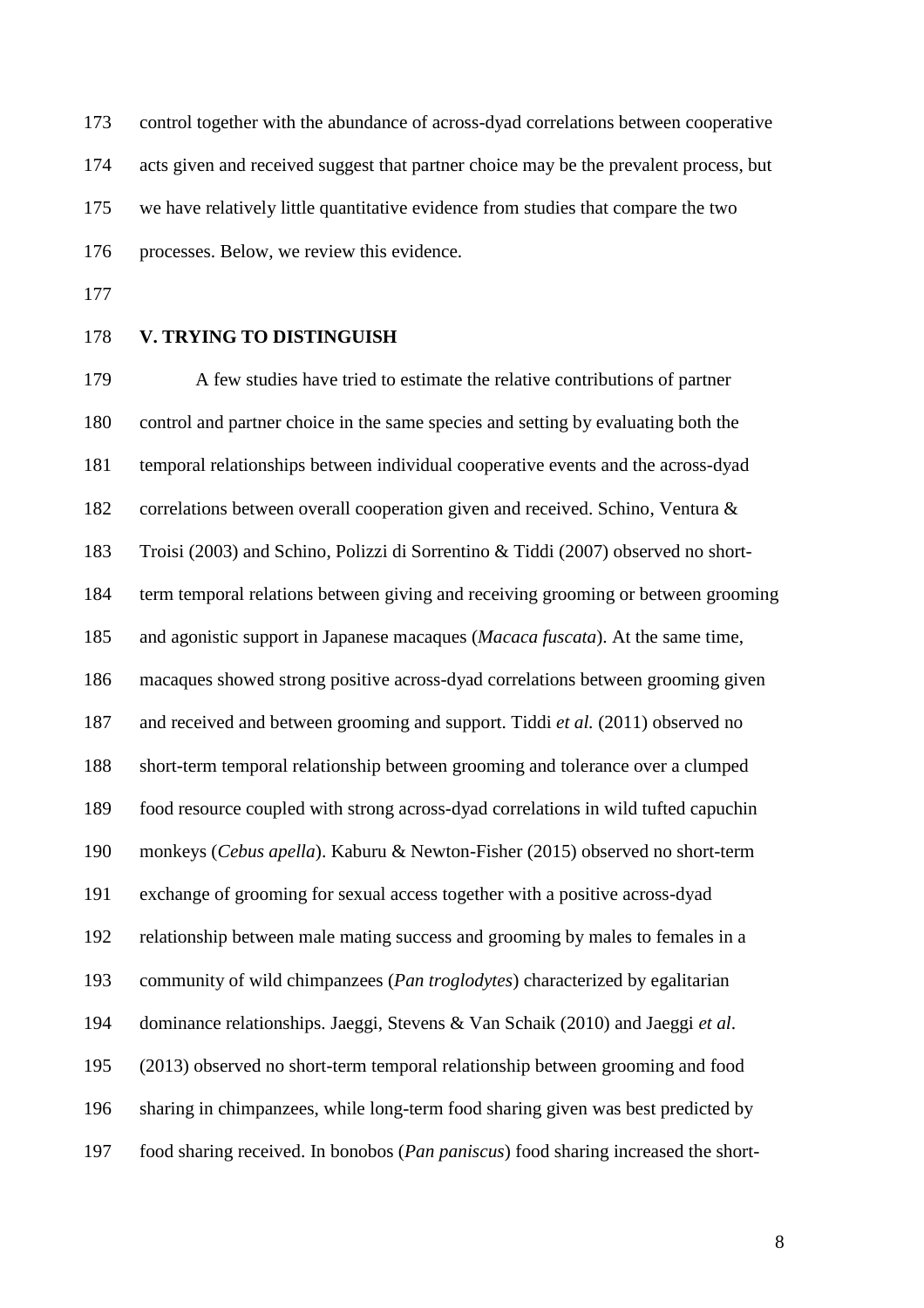term exchange of grooming and was also, in the long-term, best predicted by relationship quality (Jaeggi *et al*., 2010, 2013). Finally, Carter & Wilkinson (2013) conducted a fasting experiment in vampire bats. They found that, within dyads, blood given in a particular trial was not predicted by blood received in the previous trial. At the same time, blood given was strongly correlated with blood received across dyads. In all these studies (with the possible exception of the bonobo studies of Jaeggi *et al*. (2010, 2013) partner control appeared to exert weak or no effect on cooperative behaviours (see Table 1 for details regarding the time windows used to test for immediate reciprocation) and our interpretation is therefore that the positive across-dyad correlations have to be ascribed (almost) entirely to partner choice. Other studies used refined statistical techniques to identify (and then remove) the effects of partner control. Schino, Di Giuseppe & Visalberghi (2009), Schino & Pellegrini (2009) and Campennì *et al.* (2015) used survival analysis to identify the time window over which having received grooming increased the probability of returning grooming to the same partner, thus obtaining an objective (i.e. data-driven) estimate of immediate reciprocation (Table 1). These studies revealed significant short-term temporal relationships between giving and receiving grooming (i.e. animals showed an increased probability of immediately returning grooming, compared to their baseline). However, only 7–35% of the grooming episodes were immediately reciprocated, showing that temporal relationships between events played a limited role in guiding animal decisions about cooperation. When all the cases of immediate reciprocation were excluded from analysis (thus removing any effect of partner control), across-dyad correlations remained significant, again showing an important effect of partner choice (Schino *et al.*, 2009; Schino & Pellegrini, 2009; Campennì *et al.*, 2015). Gomes & Boesch (2009) reported similar results on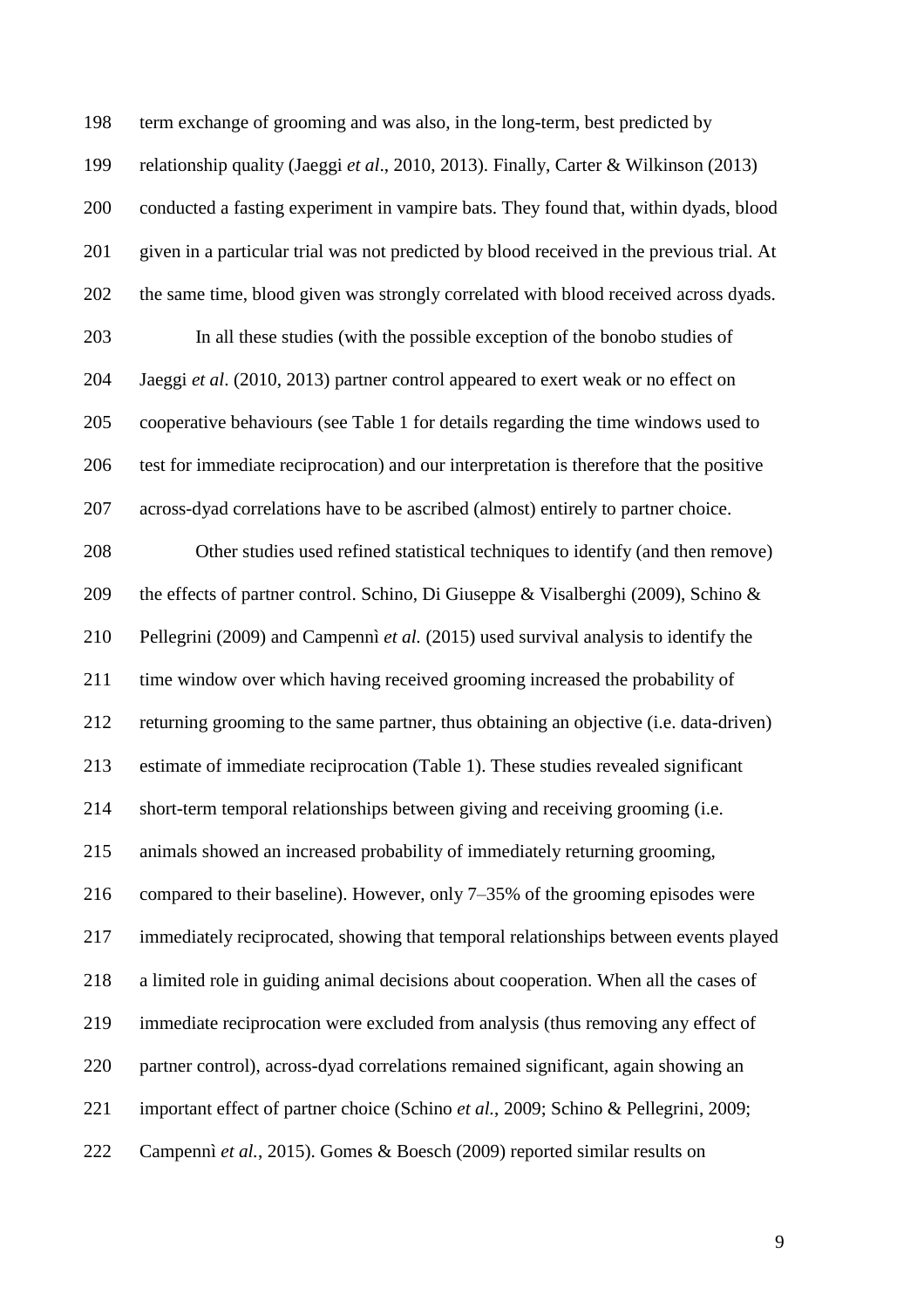exchanges of meat for sexual access in wild chimpanzees. Note also that, although it is obviously possible that an act of cooperation received can sometimes affect the likelihood of returning cooperation past the measured time window, this effect is likely to be small. It is clear that any partner-control effect of cooperation received must decrease monotonically with time, so that the magnitude of this effect after it is no longer operationally measurable must be negligible.

 Applying new methods of network dynamics, Hooper *et al.* (2013) tested 'stationary' (i.e. long-term) and 'dynamic' (i.e. short-term) reciprocity in the exchange of manioc beer among Tsimane horticulturalists. They found robust long- term reciprocity, while short-term reciprocity only applied to socially distant partners. Fruteau *et al.* (2011) found little evidence for two specific partner-control strategies ('parcelling' and 'raise the stake') in the grooming exchanges of wild mangabeys (*Cercocebus atys*) and vervet monkeys (*Chlorocebus aethiops*). Finally, Sabbatini *et al.* (2012) conducted a food-sharing experiment on tufted capuchin monkeys in which animals were tested in triads or in dyads. In triadic tests, partner choice exerted a stronger effect than partner control (effect sizes *r*=0.289 and *r*=0.194, respectively; unpublished data from Sabbatini *et al.* 2012). Interestingly, partner control appeared to play a reduced role in triadic compared to dyadic tests. This suggests a causal role for the possibility of partner choice in reducing the scope of 242 partner control. Bshary & Grutter (2002) similarly reported that in a cleaner fish mutualism (*Labroides dimidiatus* with clients *Ctenochaetus striatus*), increased possibilities of partner choice were associated with reduced partner control. Overall, the available evidence shows that partner choice is the prevailing process whenever both processes have been studied simultaneously.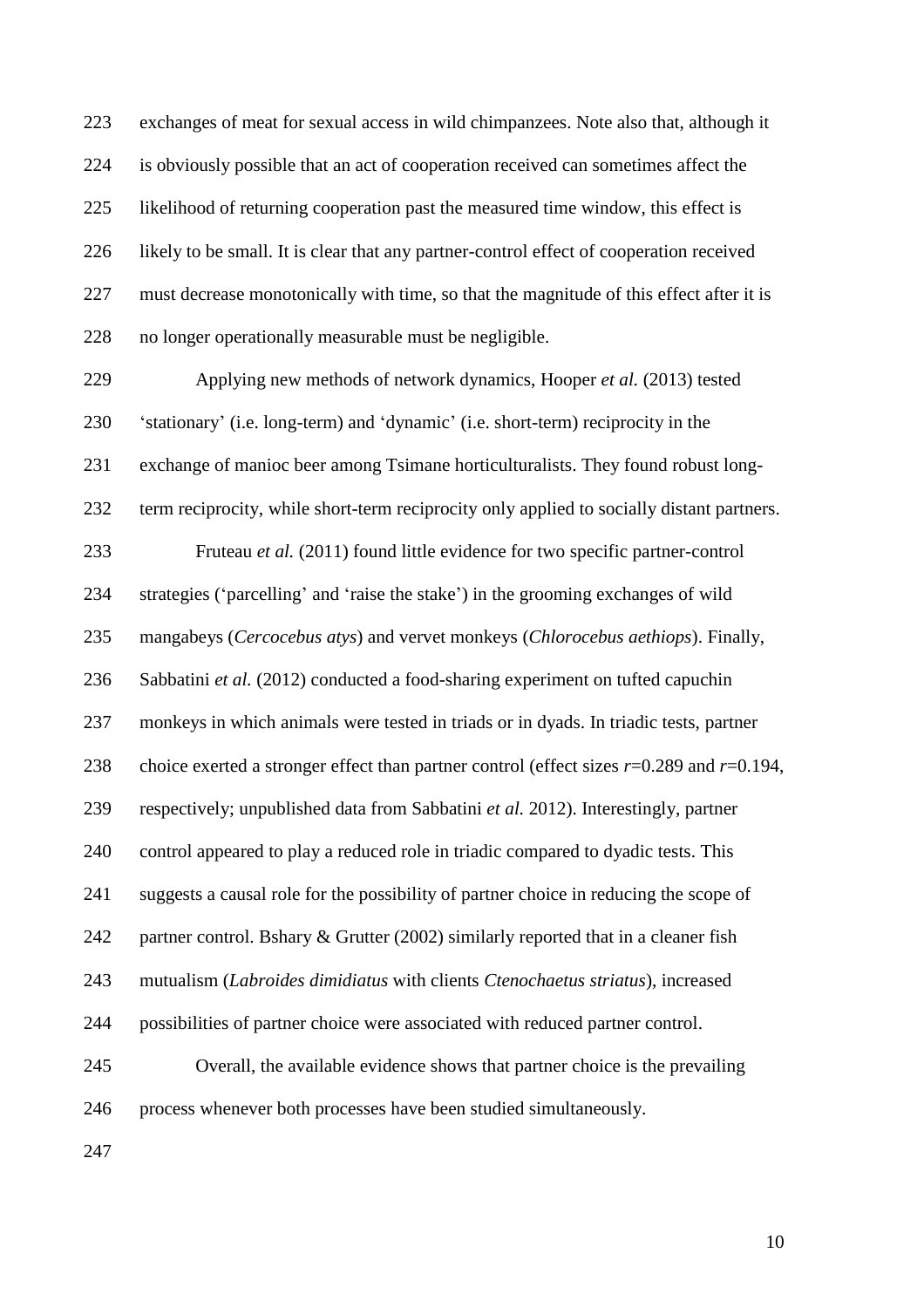#### **VI. THE PROXIMATE MECHANISMS UNDERLYING RECIPROCITY**

 Before drawing conclusions from the evidence reviewed above, we will discuss briefly the proximate mechanisms underlying reciprocity. This topic is traditionally neglected; most authors that do discuss proximate mechanisms adopt (rather uncritically) the classification proposed by Brosnan & de Waal (2002). Below, we build on the work of Brosnan & de Waal (2002) and propose three hypothetical proximate mechanisms for reciprocity that overcome some of the difficulties encountered by their original formulation. Proximate mechanisms can be thought of as evolved answers to recurrent problems, and can therefore be expected to implement adaptive responses appropriate to the costs and benefits of the situation. The three mechanisms we discuss below are therefore likely to have evolved under different social and ecological conditions.

**(1) Hard-wired reciprocity**

 This mechanism replaces Brosnan & de Waal's (2002) symmetry-based reciprocity that, in its original formulation, cannot be evolutionarily stable (M. Campennì & G. Schino, in preparation). Hard-wired reciprocity can be hypothesized to evolve whenever reciprocity is needed in one-shot interactions (i.e. interactions that are unlikely to be repeated). The animal responds 'instinctively' to the receipt of a cooperative act by immediately returning it. This mechanism is characterized by short delays between receiving and giving and by a one-to-one relationship in the currencies exchanged (one kind of cooperation is always exchanged with the same other kind of cooperation). It requires neither individual recognition, nor stable social relationships, and is likely to be found in cognitively unsophisticated animals (e.g. egg trading in simultaneous hermaphrodites; Fischer, 1980; Sella, 1985) or in animals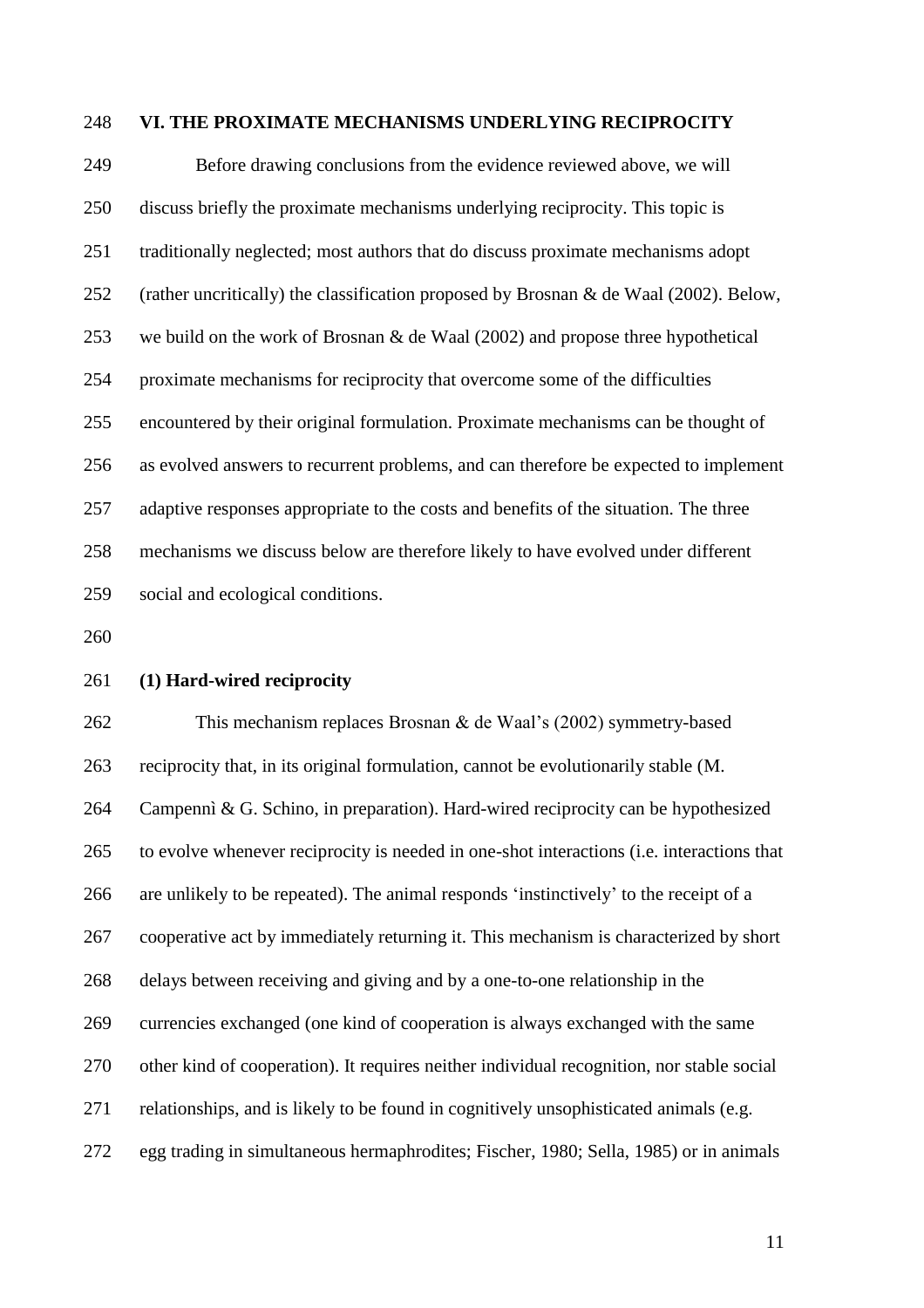that do not form stable social groups [e.g. grooming in impalas (*Aepyceros* 

*melampus*); Connor, 1995]. It is inherently a partner-control mechanism, although, in

a biological market perspective, it can be conceived to allow some flexibility in

exchange rates in relation to the conditions of the market place.

# **(2) Emotionally based reciprocity**

 To the extent that emotions can be conceived as task-specific computational mechanisms (LeDoux, 2012; Cosmides & Tooby, 2013), it is possible to hypothesize 281 that a system of 'emotional bookkeeping' (Schino & Aureli, 2009) evolved to support reciprocity in group-living animals, i.e. under conditions of continuous social interaction with individually recognizable group mates.

284 Our formulation of emotionally based reciprocity is derived from Brosnan & de Waal's (2002) attitudinal reciprocity, but acts over a longer time frame. Through this mechanism, cooperation received triggers partner-specific positive emotions that promote subsequent cooperation. What motivates an animal to engage in emotionally based cooperation is the social attachment that it has developed with group companions (social attachment that itself depends also on the receipt of cooperative behaviours). Emotions thus constitute a bookkeeping system that can act over relatively long time frames and allow easy and flexible conversion among multiple currencies (Schino & Aureli, 2009). Emotionally based reciprocity requires the formation of differentiated social relationships that guide social decision-making, but no special cognitive abilities are otherwise needed. The formation of differential social relationships (from strong social bonds to simple cohabitation) is inherently a 296 partner-choice mechanism that promotes outbidding competition (Campennì  $\&$ Schino, 2014). In humans emotions associated with cooperative exchanges (e.g. anger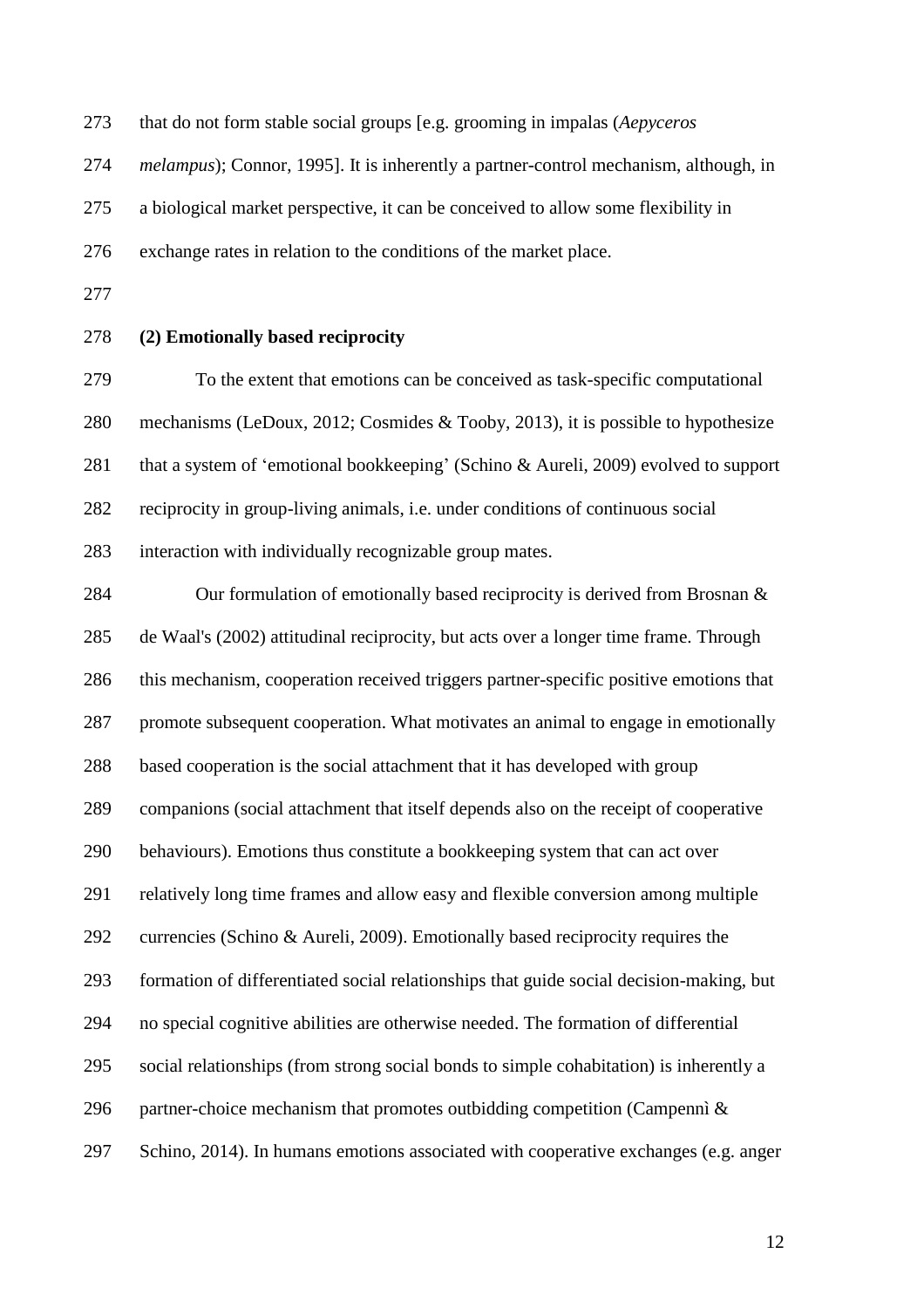| 298 | or gratitude) presumably play a role also as a partner-control mechanism (van't Wout     |
|-----|------------------------------------------------------------------------------------------|
| 299 | et al., 2006; McCullough, Kimeldorf & Cohen, 2008). We know very little about the        |
| 300 | short-term emotional consequences of cooperation in animals. In primates,                |
| 301 | displacement activities have been proposed as a measure of anxiety-like emotions         |
| 302 | (Maestripieri et al., 1992; Schino et al., 1996) and used to gauge the emotional         |
| 303 | consequences of receiving grooming. Overall, rather inconsistent results have been       |
| 304 | obtained (Schino et al., 1988; Radford, 2012; Molesti & Majolo, 2013; Semple,            |
| 305 | Harrison & Lehmann, 2013).                                                               |
| 306 |                                                                                          |
| 307 | (3) Calculated reciprocity                                                               |
| 308 | Calculated reciprocity can be hypothesized to evolve as a response to the need           |
| 309 | to be able to engage in reciprocal exchanges in rare and or/novel situations and/or      |
| 310 | when interacting with unfamiliar individuals. Alternatively, it can be conceived as a    |
| 311 | by-product of selection for the general ability to plan future actions.                  |
| 312 | An animal that engages in calculated reciprocity is supposed to be motivated             |
| 313 | by the expectation of a future return benefit (the reciprocated cooperation). Calculated |
| 314 | reciprocity thus requires advanced cognitive abilities such as the capacity to plan      |
| 315 | social interactions or some form of 'future thinking'. Note that, unlike Brosnan & de    |
| 316 | Waal's (2002) original formulation, we propose the defining characteristic of            |
| 317 | calculated reciprocity should not be the reliance on some computation of costs and       |
| 318 | benefits but the role played by expected benefits as the key motivating factor. This     |
| 319 | also allows calculated reciprocity to be empirically distinguished from emotionally      |
| 320 | based reciprocity (Schino & Pellegrini, 2011). Calculated reciprocity is likely to be    |
| 321 | rare outside humans (see Section VIII). It can in principle underlie both partner-       |
| 322 | control and partner-choice processes.                                                    |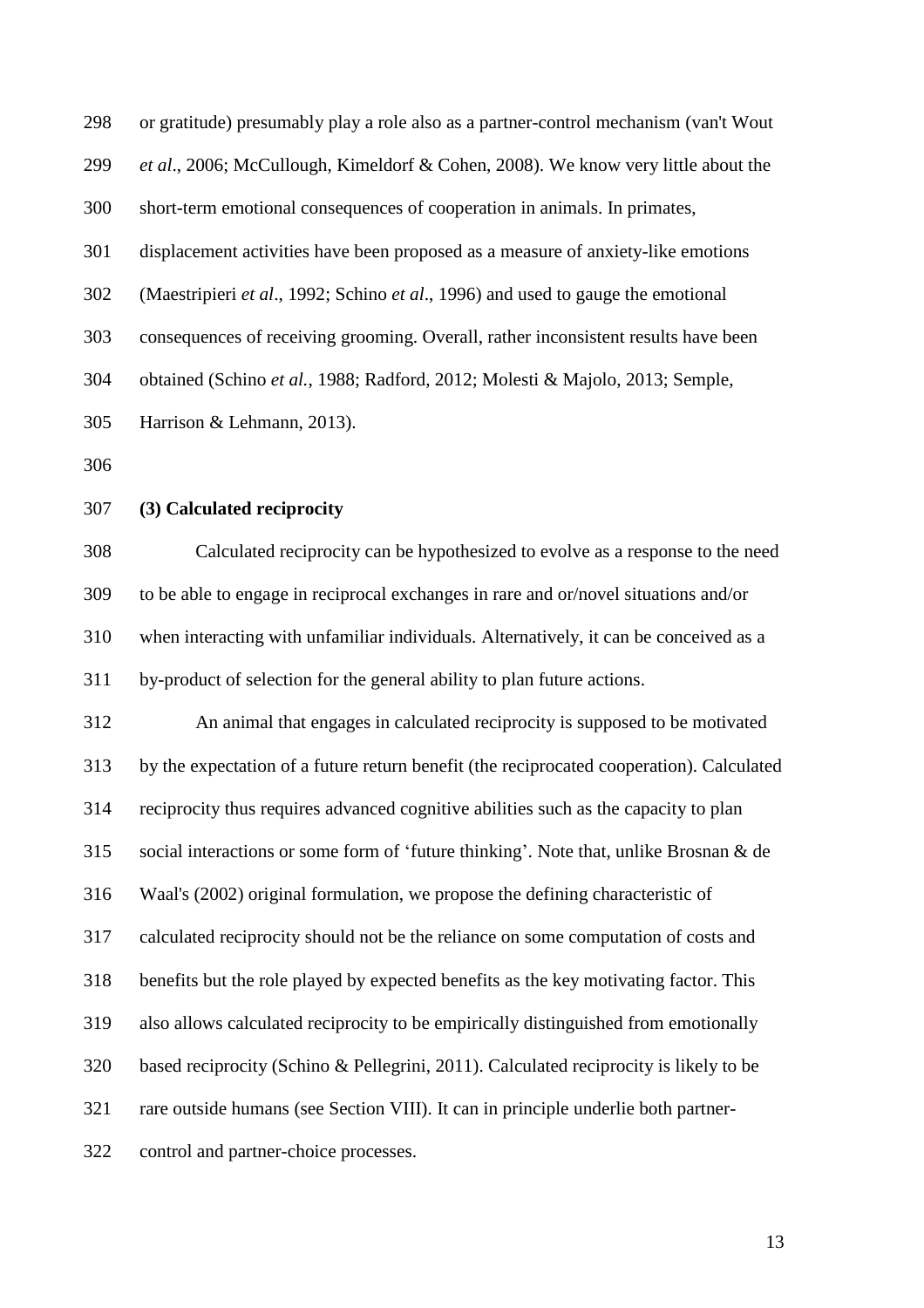# **VII. MODELLING RECIPROCITY IN GROUP-LIVING ANIMALS** Most theoretical studies of cooperation and reciprocity focus on modelling their evolution rather than on attempting to reproduce existing patterns of exchanges of cooperative acts as observed in group-living animals (see Section II for partner- choice models and Bshary & Bronstein, 2011, for a review and classification of partner-control models). A few recent theoretical studies have used agent-based simulations to model and reproduce empirically observed patterns of social interactions. In these models, artificial agents (that may or may not be set in space) exchange positive or negative interactions based on their past experiences and/or on their spatial proximity with other agents. These models may be relevant for understanding the proximate mechanisms underlying reciprocity and its emergence from animal decision rules. Puga-Gonzalez, Hildenbrandt & Hemelrijk (2009) and Puga-Gonzalez, Hoscheid & Hemelrijk (2015) have shown that across-dyad correlations between cooperative acts given and received can emerge as a consequence of the spatial structuring of agents. When 'social bonds' (in the form of a tendency to follow specific individuals) were added to these models, the pattern of reciprocity strengthened. Evers *et al.* (2014, 2015) modelled the emotional consequences of affiliation and fear, and showed that individual-specific emotional states can generate patterns of reciprocity consistent with a mechanism of emotional bookkeeping. Although the aim of these models was only to reproduce existing patterns of reciprocal cooperation in animals, one could argue for the necessity to test also whether the strategies implemented in the agents were evolutionarily robust, i.e. if 347 they competed successfully against other (notably, selfish) strategies. M. Campennì  $\&$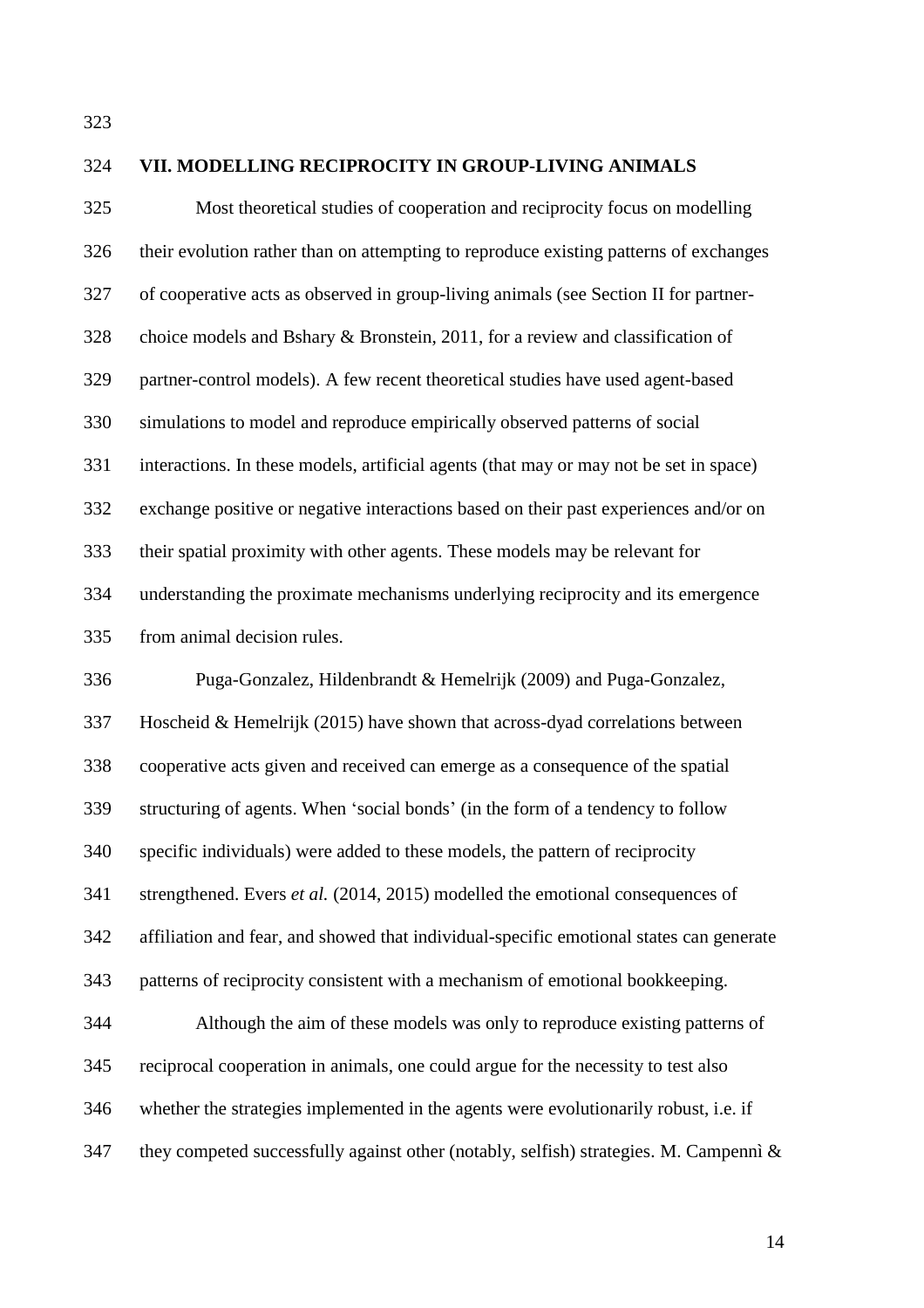G. Schino (in preparation) found that when cooperative acts are based on

interindividual proximity, reciprocal patterns of exchange emerge (thus confirming

the results of Puga-Gonzalez *et al.*, 2015). Nevertheless, such a strategy was

unsuccessful in an evolutionary test in which it had to compete against selfish agents

that never cooperated. Generally speaking, any strategy that does not include a

mechanism that controls or excludes cheaters is likely to be evolutionarily

unsuccessful.

 Campennì & Schino (2014) implemented the same strategy of partner choice based on benefits received in both a 'single-generation' and an evolutionary model. In their model, agents choose to cooperate with those partners from which they had received the most cooperation. They showed that a strategy of pure partner choice can both reproduce emergent patterns of reciprocal exchange (i.e. across-dyads correlations) and compete successfully against selfish agents in an evolutionary test. Note that in this model agents were obligate cooperators, and there was therefore no possibility of partner control. This study provided theoretical (simulation-based) support for a role of partner choice in the evolution and maintenance of reciprocal cooperation in group-living animals.

 Agent-based models appear to be a promising tool for understanding the emergence of reciprocity, but they need to incorporate both tests aimed at reproducing existing patterns of behaviour as observed in real animals and tests aimed at evaluating the evolutionary plausibility of the implemented strategies.

# **VIII. INFERENCES AND PREDICTIONS**

 Two inferences can be drawn tentatively from the available evidence. First, if one accepts that across-dyad correlations between cooperative acts given and received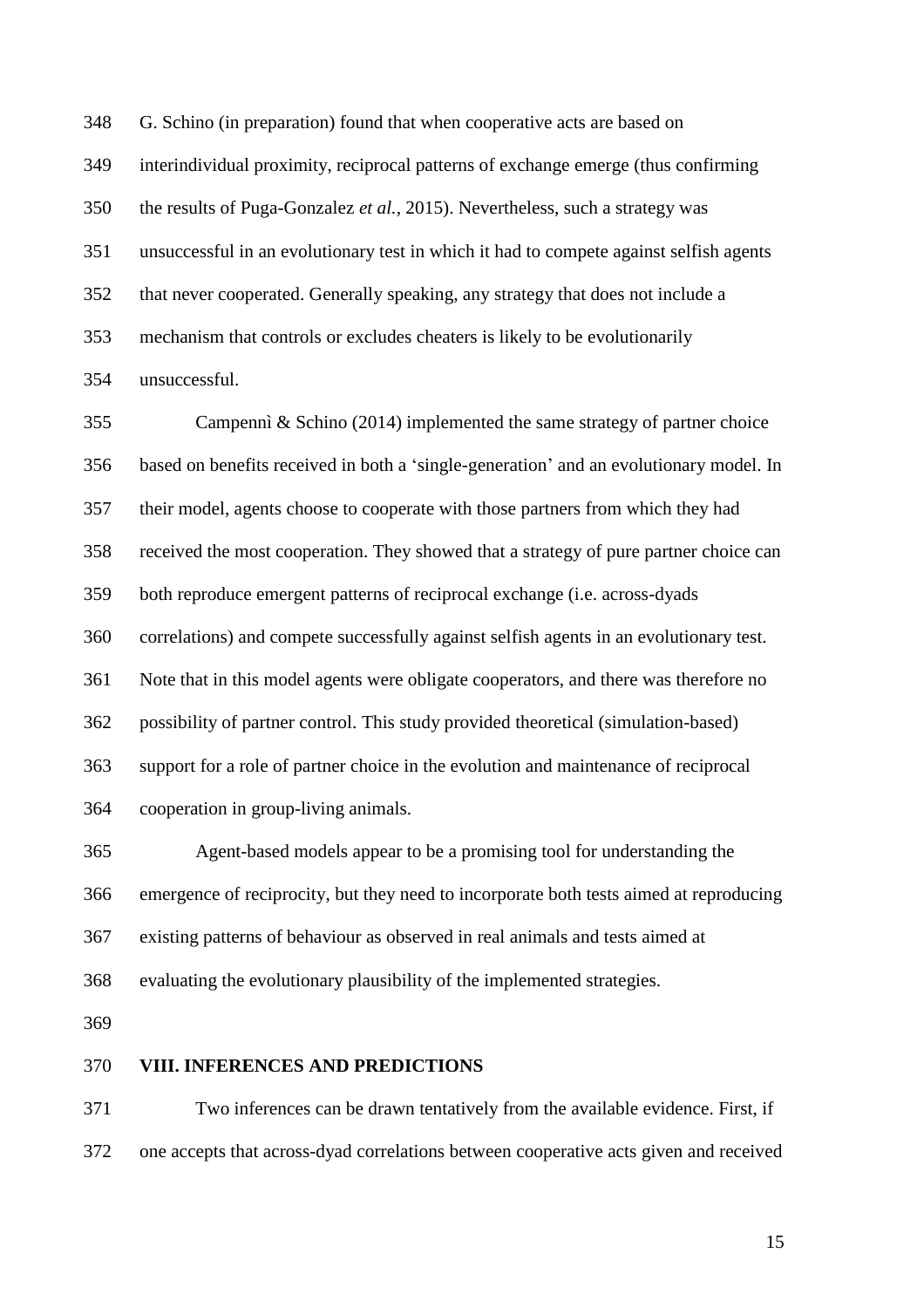do provide useful insight, then one must conclude that reciprocity is indeed common, at least in group-living animals. This is in sharp contrast to some commonly held opinions (Stevens *et al.*, 2005, Clutton-Brock, 2009). Second, partner choice seems to play a larger role than partner control in guiding animal decisions about cooperation. This is again in contrast to common (often implicit) assumptions.

 Our focus herein is on the second of these conclusions, and thus we should ask the following questions: is this to be considered a conclusion of general applicability or is it in some way taxonomically restricted? Are there conditions or animal taxa where partner control can instead be expected to prevail?

 Noë & Voelkl (2013) suggested that partner choice should prevail in one-shot interactions, while when animals engage in longer-term relationships progressively larger amounts of partner control should become apparent. We note, however, that in group-living animals (that are likely to have long-lasting relationships) the costs of partner sampling and partner switching are greatly reduced, a factor that should favour partner choice and thus promote cooperation through outbidding competition (Johnstone & Bshary, 2008). Also, stable social relationships facilitate emotionally based reciprocity that, in turn, makes partner choice an easy option for a variety of animals.

 With a single exception (Carter & Wilkinson, 2013), all studies that tried to compare partner control and partner choice in the same species and setting have been conducted on primates, most concluding that partner choice is the prevalent process (see Section V). Thus, there is an urgent need for similar studies in other taxa. Group- living primate and non-primate species share two important aspects that make us suggest that partner choice may be the prevalent process across taxa. First, positive across-dyad correlations between cooperative acts given and received are common in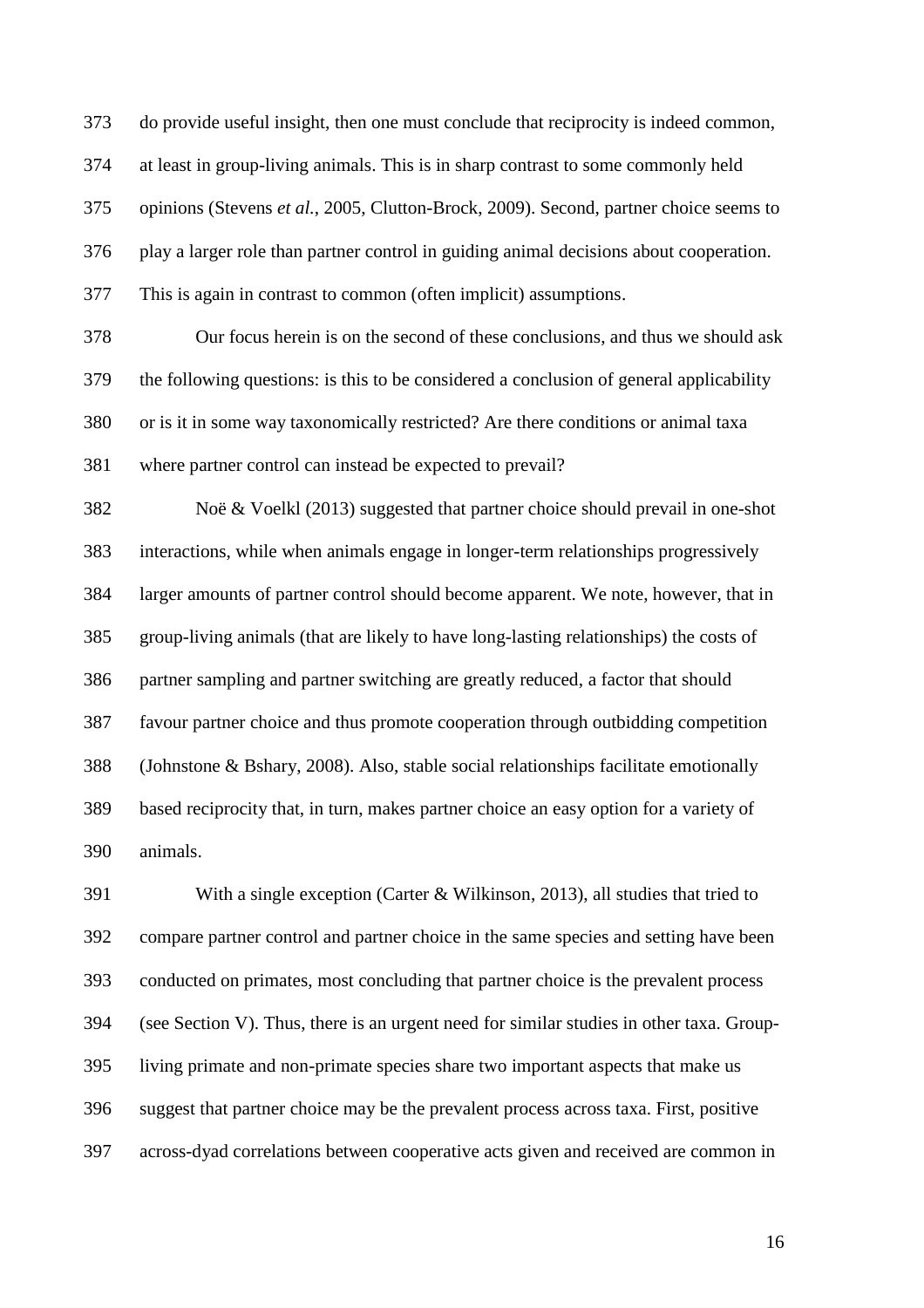various taxa (Section III). Second, long-term social bonds have important fitness consequences in group-living primate and non-primate species (Silk, 2007; Silk *et al.*, 2010; Cameron, Setsaas & Linklater, 2009; Frère *et al.*, 2010), suggesting that the formation of differentiated social relationships has been subject to positive selection in a variety of taxa. Long-term differentiated social relationships and emotionally based reciprocity are closely linked, and similar mechanisms of emotionally based partner choice may have been favoured by natural selection whenever animals capable of interindividual recognition came to live in permanent groups (Schino & Aureli, 2009).

 By contrast, animals that do not form long-term social relationships must necessarily rely on hard-wired reciprocity for their cooperative exchanges. Under these conditions, short-term reciprocation based on partner-control processes is likely to be the prevalent process, unless it is possible and inexpensive to 'sample' different potential partners before the actual cooperative exchange takes place.

 We offer two possible explanations for why partner control is comparatively rare among group-living animals, both based on an assessment of the proximate mechanisms likely to underlie reciprocity. The first explanation is that partner control may require immediate reciprocation and thus be limited in scope. Stevens & Hauser (2004) identified several possible cognitive constraints (limited memory, limited computational ability, temporal discounting) that may limit the ability of animals to engage in reciprocal cooperation. We have argued elsewhere (Schino & Aureli, 2009; see also Carter, 2014) that these proximate constraints can be easily sidestepped by a proximate mechanism based on emotional bookkeeping. Emotional bookkeeping, however, is essentially a partner-choice mechanism, and the only way to overcome the cognitive constraints identified by Stevens & Hauser (2004) in a partner-control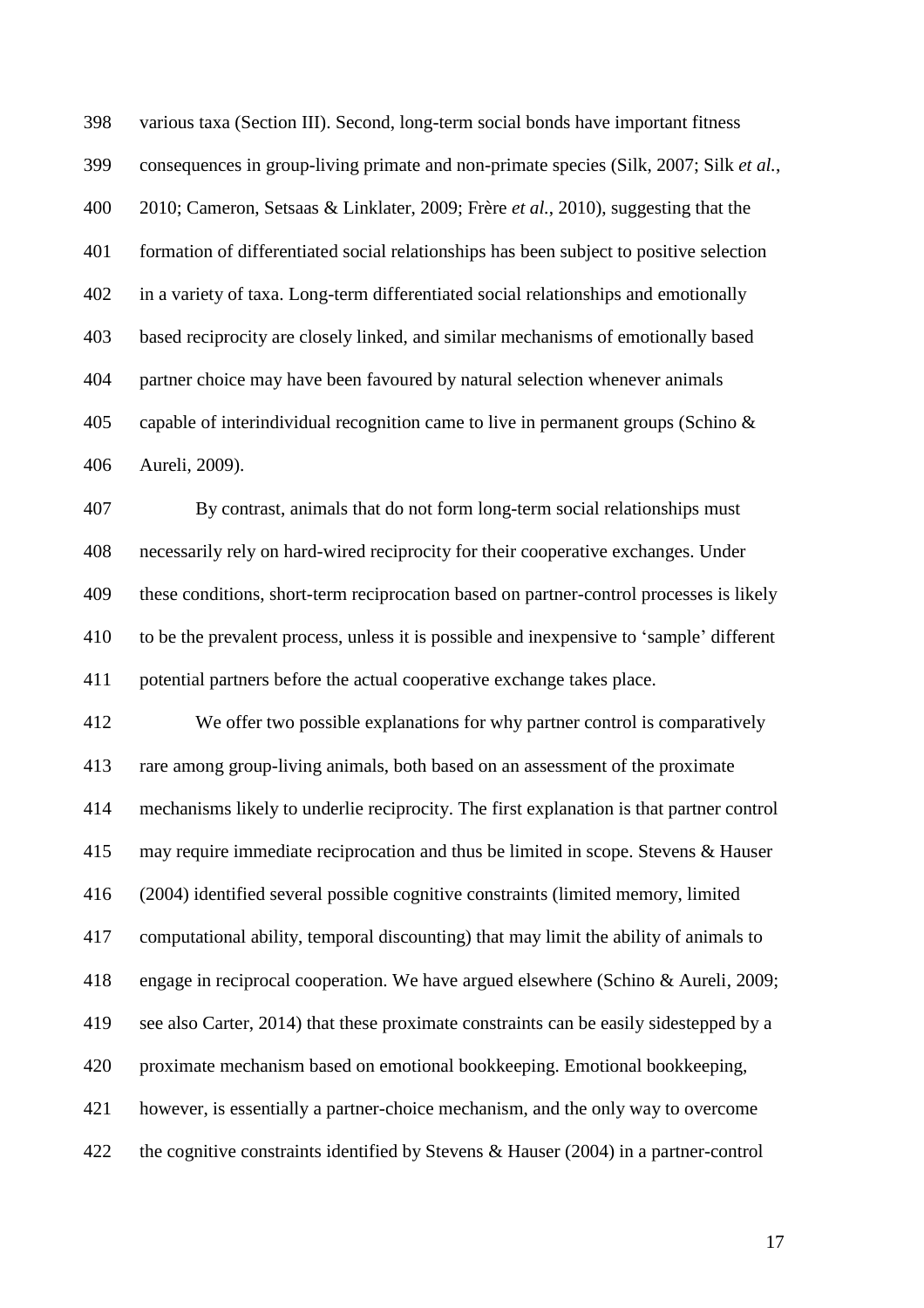process would be for reciprocity to be always immediate (possibly through hard-wired reciprocity).

 Although immediate reciprocation does exist (e.g. immediate grooming reciprocity in primates; Barrett *et al.*, 1999), its scope is clearly limited to those cases in which the exchanged currencies are simultaneously available and needed. For example, exchanges of grooming and agonistic support can only occur when support is needed, so that a tight temporal relationship reduces dramatically the possibility of exchange. Accordingly, reciprocal exchanges of grooming and support appear to occur on a much longer time frame that involves partner choice based on overall grooming/support received rather than short-term temporal relationships between events (Schino *et al.*, 2007).

 The second explanation for why partner control is relatively rare among group-living animals is that partner control may alternatively require some form of 'planning' of social interactions and thus be taxonomically restricted to species with advanced cognitive capacities. Partner control may occur when cooperation is proximately motivated by the expectation of a return benefit (i.e. calculated reciprocity). We are aware of only a few studies of non-human animals whose results can be interpreted as a test of calculated reciprocity (as defined above). Dufour *et al.* (2009) reported that a single pair of orang-utan (*Pongo pygmaeus*) exchanged tokens that were valuable only for the partner showing turn taking and signalling. This suggested giving was associated with the expectation that the partner returned the favour. Pelé *et al*. (2009) tested a larger number of apes in a similar setting, and did not observe systematic exchanges that could be interpreted as motivated by the expectation of a return benefit. Similarly, Pelé *et al.* (2010) did not observe systematic exchanges of tokens in tufted capuchin monkeys or Tonkean macaques (*Macaca*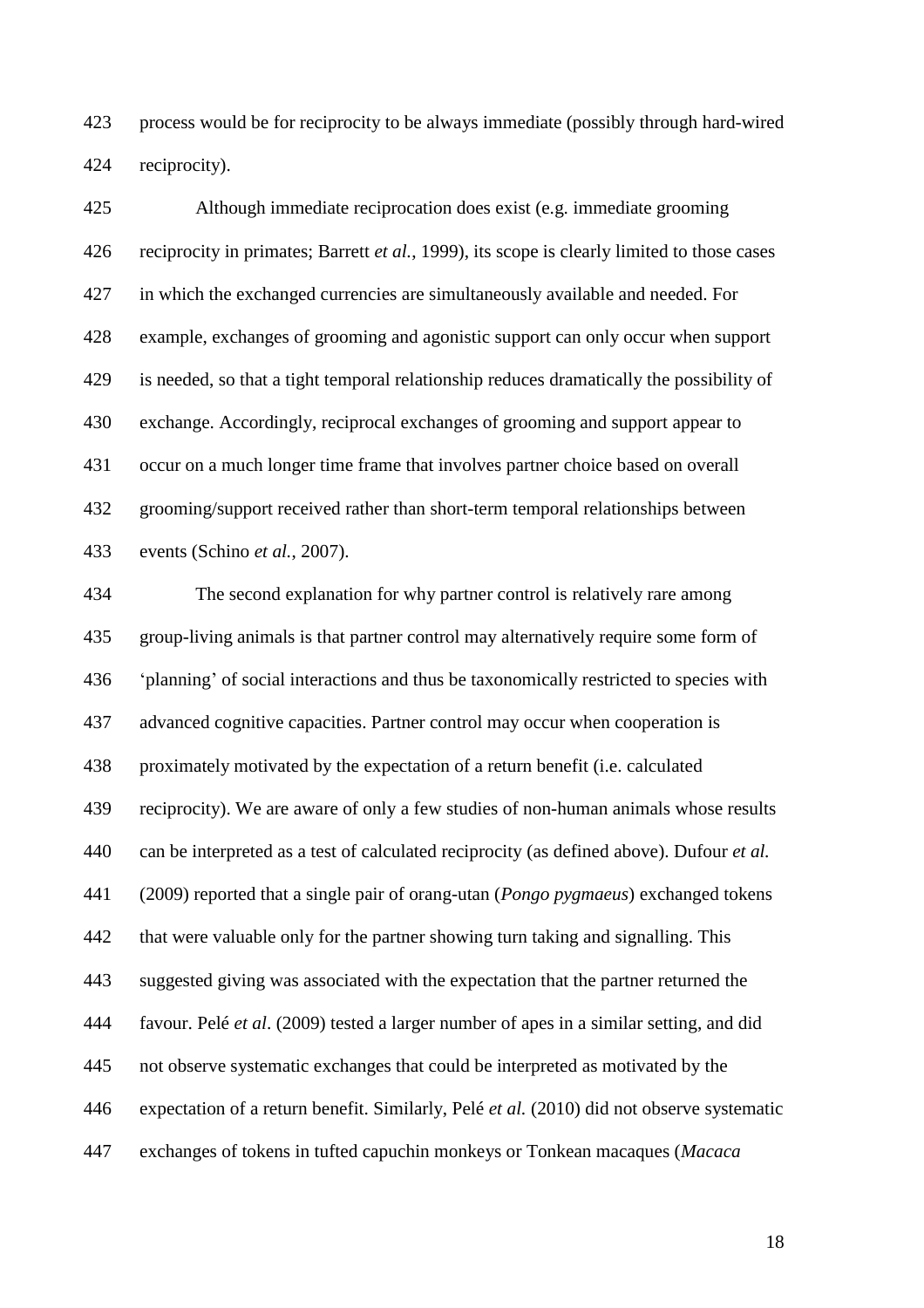*tonkeana*). In a more naturalistic study, Schino & Pellegrini (2011) showed that female mandrills (*Mandrillus sphinx*) did not groom the alpha male immediately before attacking another group member (even if the male was more likely to provide support immediately after grooming), thus suggesting that the expectation to receive support did not motivate the females to groom the male. Interestingly, Sebastian- Enesco & Warneken (2015) recently showed that 5-year-old, but not 3-year-old children adjusted their sharing of a toy in anticipation of future reciprocation, thus highlighting the late development of calculated reciprocity (see also House *et al.*, 2013, for comparable results on the development of contingent reciprocity). They also suggested that the mechanisms necessary for partner choice may develop in children earlier than those necessary for partner control. Overall, we argue that partner control may be relatively rare because it is restricted either in scope (being limited to those cases where immediate reciprocation is possible) or taxonomically (being limited to humans and possibly a few other species capable of calculated reciprocity).

# **IX. CONCLUSIONS**

 (1) Distinguishing between partner-control and partner-choice processes allows a better understanding of the importance of reciprocal cooperation in animals. The available evidence seems to suggest that partner choice is the prevalent process underlying reciprocity in group-living animals. This conclusion, however, is drawn from a taxonomically biased sample of observational studies including almost only nonhuman primates.

(2) Three priorities emerge for future research. First, we need studies that quantify

simultaneously partner control and partner choice in a broader variety of taxa, in order

to assess the generality of our conclusions. Second, we need studies that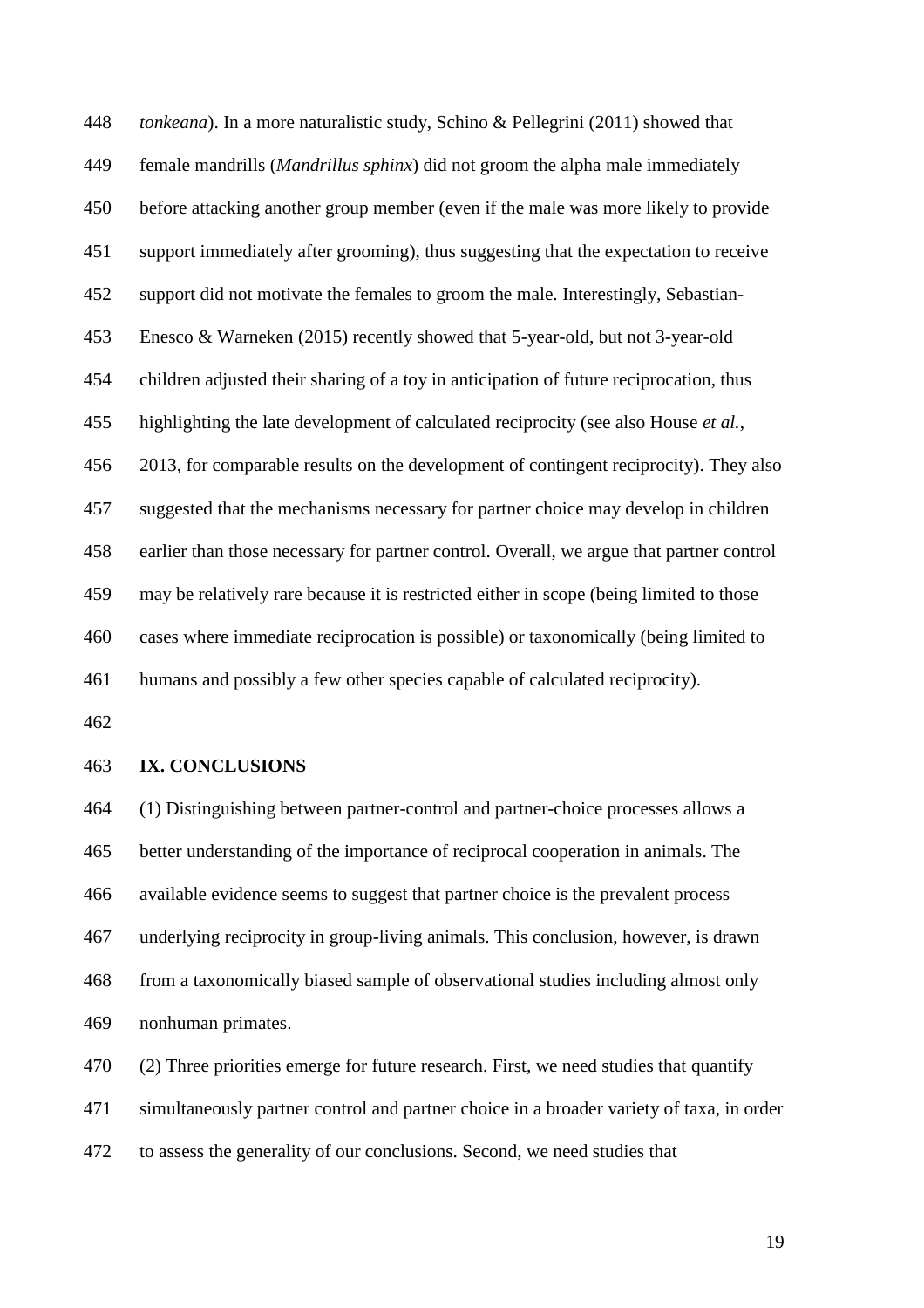| 473 | experimentally manipulate the occurrence of reciprocation in order to assess if and     |
|-----|-----------------------------------------------------------------------------------------|
| 474 | how this manipulation differentially affects parter control and partner choice. Third,  |
| 475 | we need studies that experimentally manipulate the possibility of partner control and   |
| 476 | partner choice in order to assess how one process is affected by the presence/absence   |
| 477 | of the other. Fulfilling these three needs will require the joint effort of researchers |
| 478 | with disparate backgrounds and expertise.                                               |
| 479 |                                                                                         |
| 480 | X. ACKNOWLEDGEMENTS                                                                     |
| 481 | Writing of this paper was facilitated by I010/152/2014 C-133/2014 grant from            |
| 482 | the Consejo Nacional de Ciencia y Tecnología (CONACYT).                                 |
| 483 |                                                                                         |
| 484 | <b>XI. REFERENCES</b>                                                                   |
| 485 | AKTIPIS, C. A. (2004). Know when to walk away: contingent movement and the              |
| 486 | evolution of cooperation. Journal of Theoretical Biology 231, 249–260.                  |
| 487 | AXELROD, R. & HAMILTON, W. D. (1981). The evolution of cooperation. Science 211,        |
| 488 | 1390-1396.                                                                              |
| 489 | BARRETT, L., HENZI, S. P., WEINGRILL, T., LYCETT, J. E. & HILL, R. A. (1999). Market    |
| 490 | forces predict grooming reciprocity in female baboons. Proceedings of the               |
| 491 | Royal Society B: Biological Sciences 266, 665-670.                                      |
| 492 | BROSNAN, S. F. & DE WAAL, F. B. M. (2002). A proximate perspective on reciprocal        |

- altruism. *Human Nature* **13**, 129–152.
- BSHARY, R. & BRONSTEIN, J. L. (2011). A general scheme to predict partner control
- mechanisms in pairwise cooperative interactions between unrelated individuals.
- *Ethology* **11**, 271–283.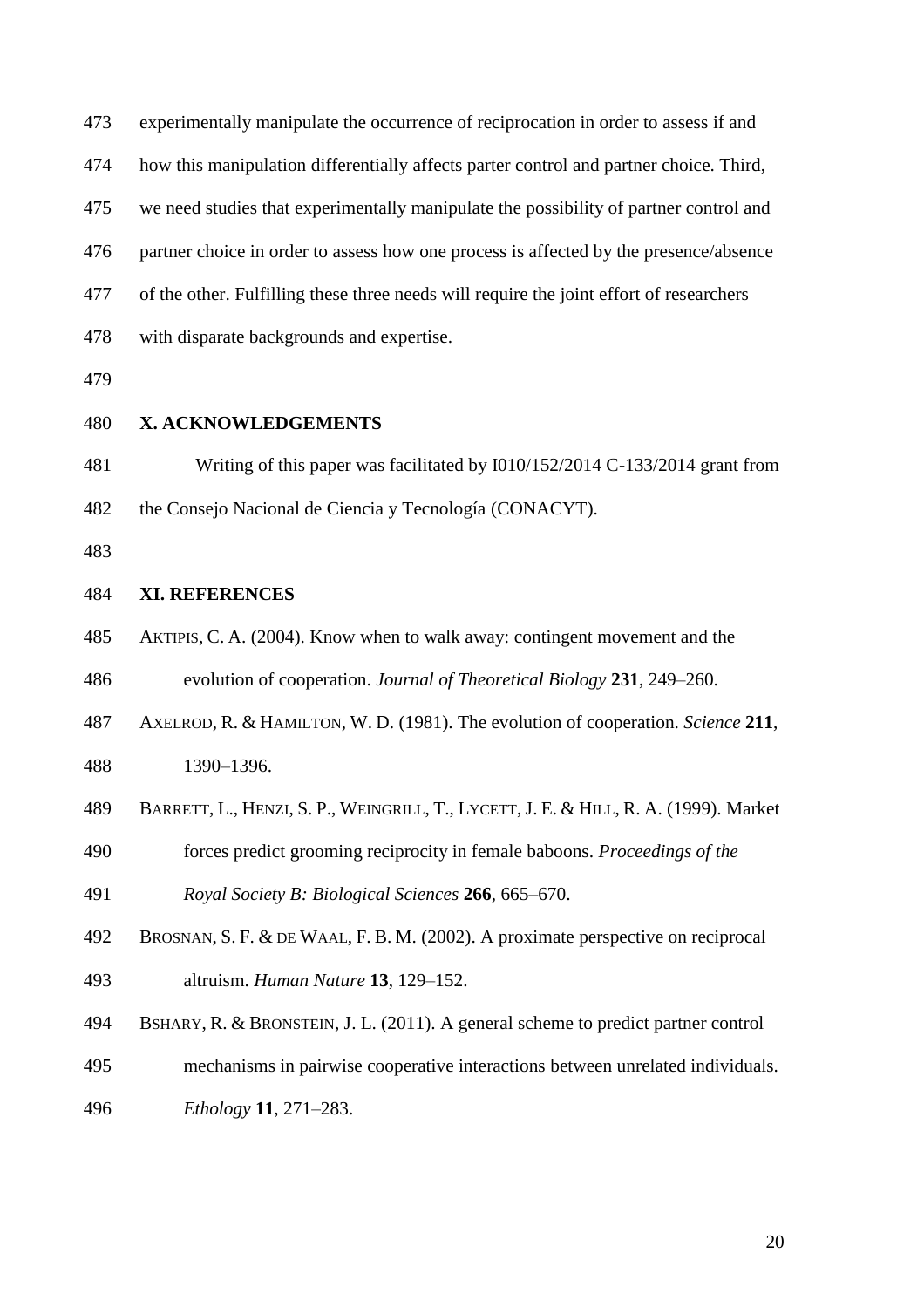| 497 | BSHARY, R. & GRUTTER, A. S. (2002). Asymmetric cheating opportunities and partner    |
|-----|--------------------------------------------------------------------------------------|
| 498 | control in a cleaner fish mutualism. Animal Behaviour 63, 547–555.                   |
| 499 | BULL, J. J. & RICE, W. R. (1991). Distinguishing mechanisms for the evolution of     |
| 500 | cooperation. Journal of Theoretical Biology 149, 63-74.                              |
| 501 | CAMERON, E. Z., SETSAAS, T. H. & LINKLATER, W. L. (2009). Social bonds between       |
| 502 | unrelated females increase reproductive success in feral horses. Proceedings of      |
| 503 | the National Academy of Sciences 106, 13850-13853.                                   |
| 504 | CAMPENNÌ, M., MANCIOCCO, A., VITALE, A. & SCHINO, G. (2015). Exchanging              |
| 505 | grooming, but not tolerance and aggression in common marmosets (Callithrix           |
| 506 | jacchus). American Journal of Primatology 77, 222-228.                               |
| 507 | CAMPENNÌ, M. & SCHINO, G. (2014). Partner choice promotes cooperation: the two       |
| 508 | faces of testing with agent-based models. Journal of Theoretical Biology 344,        |
| 509 | $49 - 55$ .                                                                          |
| 510 | CARNE, C., WIPER, S. & SEMPLE, S. (2011). Reciprocation and interchange of           |
| 511 | grooming, agonistic support, feeding tolerance, and aggression in semi-free-         |
| 512 | ranging Barbary macaques. American Journal of Primatology 73, 1127–1133.             |
| 513 | CARTER, G. G. (2014). The reciprocity controversy. Animal Behavior and Cognition     |
| 514 | 1, 368-386.                                                                          |
| 515 | CARTER, G. G. & WILKINSON, G. S. (2013). Food sharing in vampire bats: reciprocal    |
| 516 | help predicts donations more than relatedness or harassment. Proceedings of the      |
| 517 | Royal Society B: Biological Sciences 280, 20122573.                                  |
| 518 | CASTRO, L. & TORO, M. A. (2010). To be or not to be a good social partner? Theory in |
| 519 | Biosciences 129, 71-75.                                                              |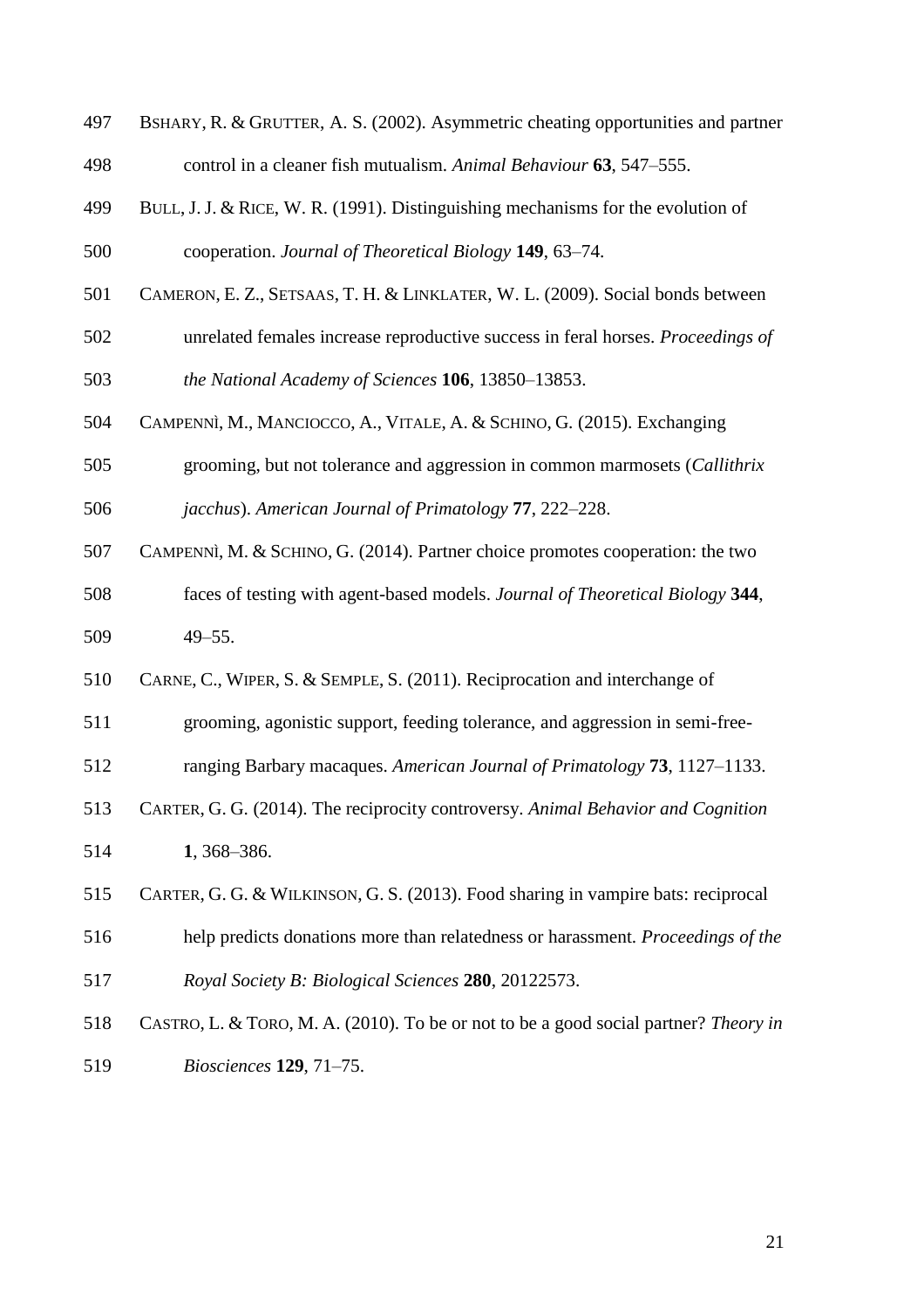- CHENEY, D. L., MOSCOVICE, L. R., HEESEN, M., MUNDRY, R. & SEYFARTH, R. M.
- (2010). Contingent cooperation between wild female baboons. *Proceedings of the National Academy of Sciences* **107**, 9562–9566.
- CLUTTON-BROCK, T. H. (2009). Cooperation between non-kin in animal societies. *Nature* **462**, 51–57.
- CONNOR, R. C. (1995). Impala allogrooming and the parcelling model of reciprocity. *Animal Behaviour* **49**, 528–530.
- COSMIDES, L. & TOOBY, J. (2013). Evolutionary psychology: new perspectives on cognition and motivation. *Annual Review of Psychology* **64**, 201–229.
- DE KORT, S., EMERY, N.J. & CLAYTON, N.S. (2006). Food sharing in jackdaws,
- *Corvus monedula*: what, why and with whom? *Animal Behaviour* **72**, 297–304.
- DUFOUR, V., PELÉ, M., NEUMANN, M., THIERRY, B. & CALL, J. (2009). Calculated
- reciprocity after all: computation behind token transfers in orang-utans. *Biology Letters* **5**, 172–175.
- ESHEL, I. & CAVALLI-SFORZA, L. L. (1982). Assortment of encounters and evolution of cooperativeness. *Proceedings of the National Academy of Sciences* **79**, 1331– 1335.
- EVERS, E., DE VRIES, H., SPRUIJT, B. M. & STERCK, E. H. M. (2014). The EMO-model:

 an agent-based model of primate social behaviour regulated by two emotional dimensions, anxiety-FEAR and satisfaction-LIKE. *PLoS One* **9**, e87955.

- EVERS, E., DE VRIES, H., SPRUIJT, B. M. & STERCK, E. H. M. (2015). Emotional
- bookkeeping and high partner selectivity are necessary for the emergence of
- partner-specific reciprocal affiliation in an agent-based model of primate
- groups. *PLoS One* **10**, e0118921.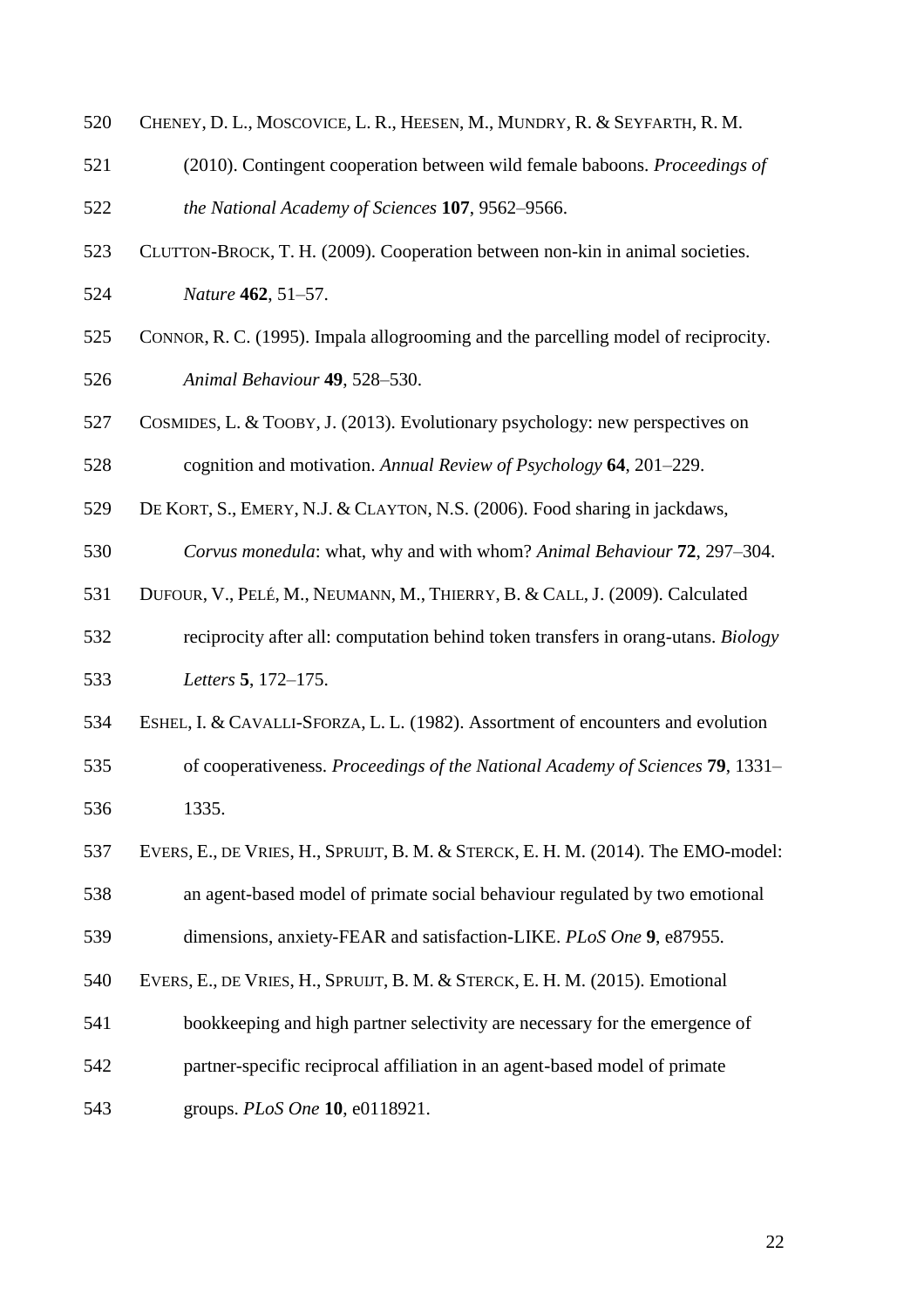FISCHER, E. A. (1980). The relationship between mating system and simultaneous hermaphroditism in the coral reef fish, *Hypoplectrus nigricans* (*Serranidae*). *Animal Behaviour* **28**, 620–633. FRASER, O. N. & BUGNYAR, T. (2012). Reciprocity of agonistic support in ravens. *Animal Behaviour* **83**, 171–177. FRÈRE, C. H., KRÜTZEN, M., MANN, J., CONNOR, R. C., BEJDER, L. & SHERWIN, W. B. (2010). Social and genetic interactions drive fitness variation in a free-living dolphin population. *Proceedings of the National Academy of Sciences* **107**, 19949–19954. FRUTEAU, C., LEMOINE, S., HELLARD, E., VAN DAMME, E. & NOË, R. (2011). When females trade grooming for grooming: testing partner control and partner choice models of cooperation in two primate species. *Animal Behaviour* **81**, 1223– 1230. FRUTEAU, C., VOELKL, B., VAN DAMME, E. & NOË, R. (2009). Supply and demand determine the market value of food providers in wild vervet monkeys. *Proceedings of the National Academy of Sciences* **106**, 12007–12012. GOMES, C. M. & BOESCH, C. (2009). Wild chimpanzees exchange meat for sex on a long-term basis. *PLoS One* **4**, e5116. HAUSER, M. D., CHEN, M. K., CHEN, F. & CHUANG, E. (2003). Give unto others: genetically unrelated cotton-top tamarin monkeys preferentially give food to those who altruistically give food back. *Proceedings of the Royal Society B: Biological Sciences* **270**, 2363–2370. HENZI, S. P. & BARRETT, L. (2002). Infants as a commodity in a baboon market. *Animal Behaviour* **63**, 915–921.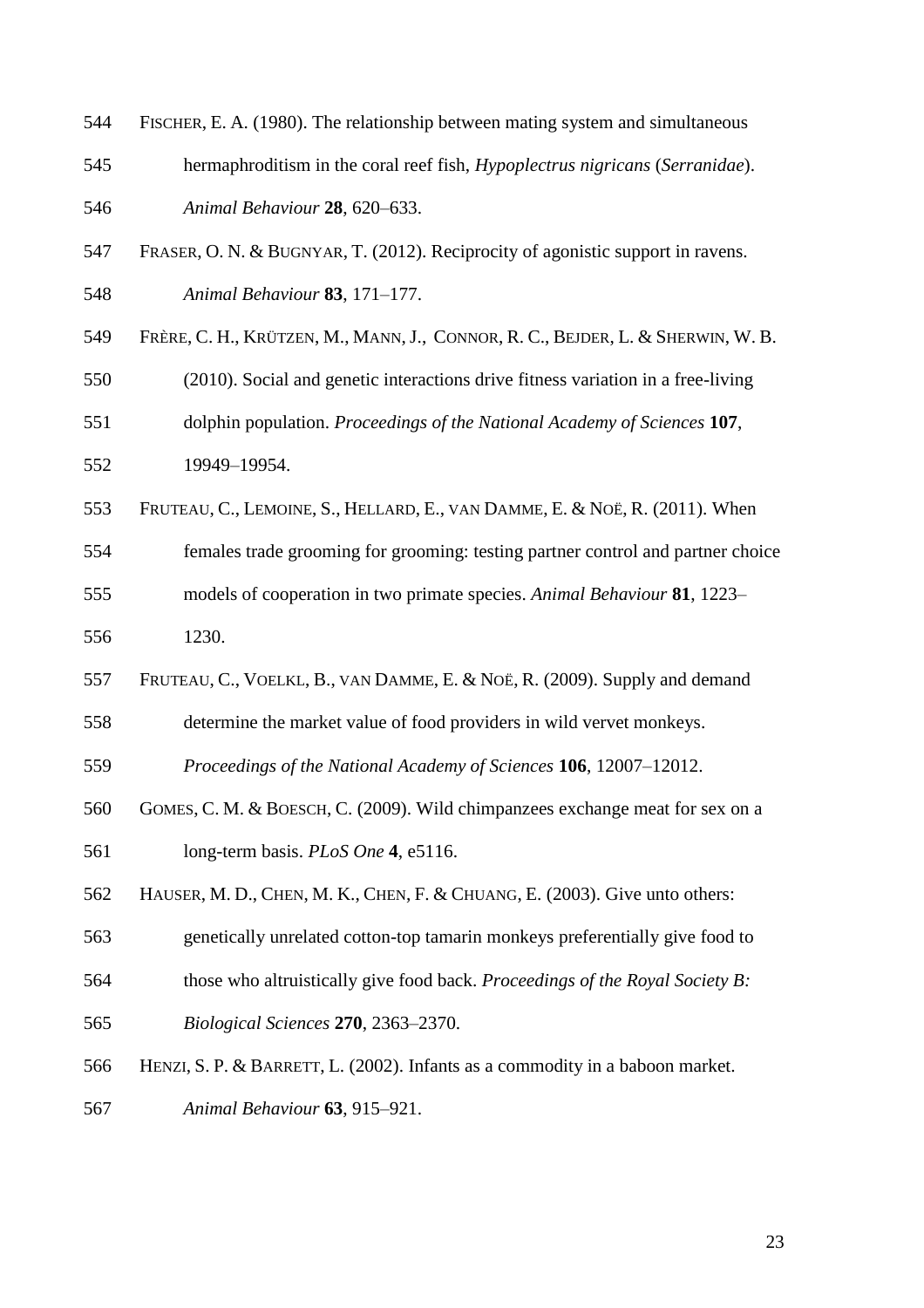- HOOPER, P. L., DEDEO, S., CALDWELL HOOPER, A. E., GURVEN, M. & KAPLAN, H. S.
- (2013). Dynamical structure of a traditional Amazonian social network. *Entropy* **15**, 4932–4955.
- HOUSE, B. R., HENRICH, J., SARNECKA, B. & SILK, J. B. (2013). The development of
- contingent reciprocity in children. *Evolution and Human Behavior* **34**, 86–93.
- JAEGGI, A. V, DE GROOT, E., STEVENS, J. M. G. & VAN SCHAIK, C. P. (2013).
- Mechanisms of reciprocity in primates: testing for short-term contingency of
- grooming and food sharing in bonobos and chimpanzees. *Evolution and Human Behavior* **34**, 69–77.
- JAEGGI, A. V & GURVEN, M. (2013). Reciprocity explains food sharing in humans and
- other primates independent of kin selection and tolerated scrounging: a
- phylogenetic meta-analysis. *Proceedings of the Royal Society B: Biological*
- *Sciences* **280**, 20131615.
- JAEGGI, A. V, STEVENS, J. M. G. & VAN SCHAIK, C. P. (2010). Tolerant food sharing
- and reciprocity is precluded by despotism among bonobos but not chimpanzees.
- *American Journal of Physical Anthropology* **143**, 41–51.
- JOHNSTONE, R. A. & BSHARY, R. (2008). Mutualism, market effects and partner
- control. *Journal of Evolutionary Biology* **21**, 879–88.
- LEDOUX, J. (2012). Rethinking the emotional brain. *Neuron* **73**, 653–676.
- KABURU, S. S. K. & NEWTON-FISHER, N. E. (2015). Trading or coercion? Variation in
- male mating strategies between two communities of East African chimpanzees.
- *Behavioral Ecology and Sociobiology* **69**, 1039–1052.
- MAESTRIPIERI, D., SCHINO, G., AURELI, F. & TROISI, A. (1992). A modest proposal:
- displacement activities as an indicator of emotions in primates. *Animal*
- *Behaviour* **44**, 967–979.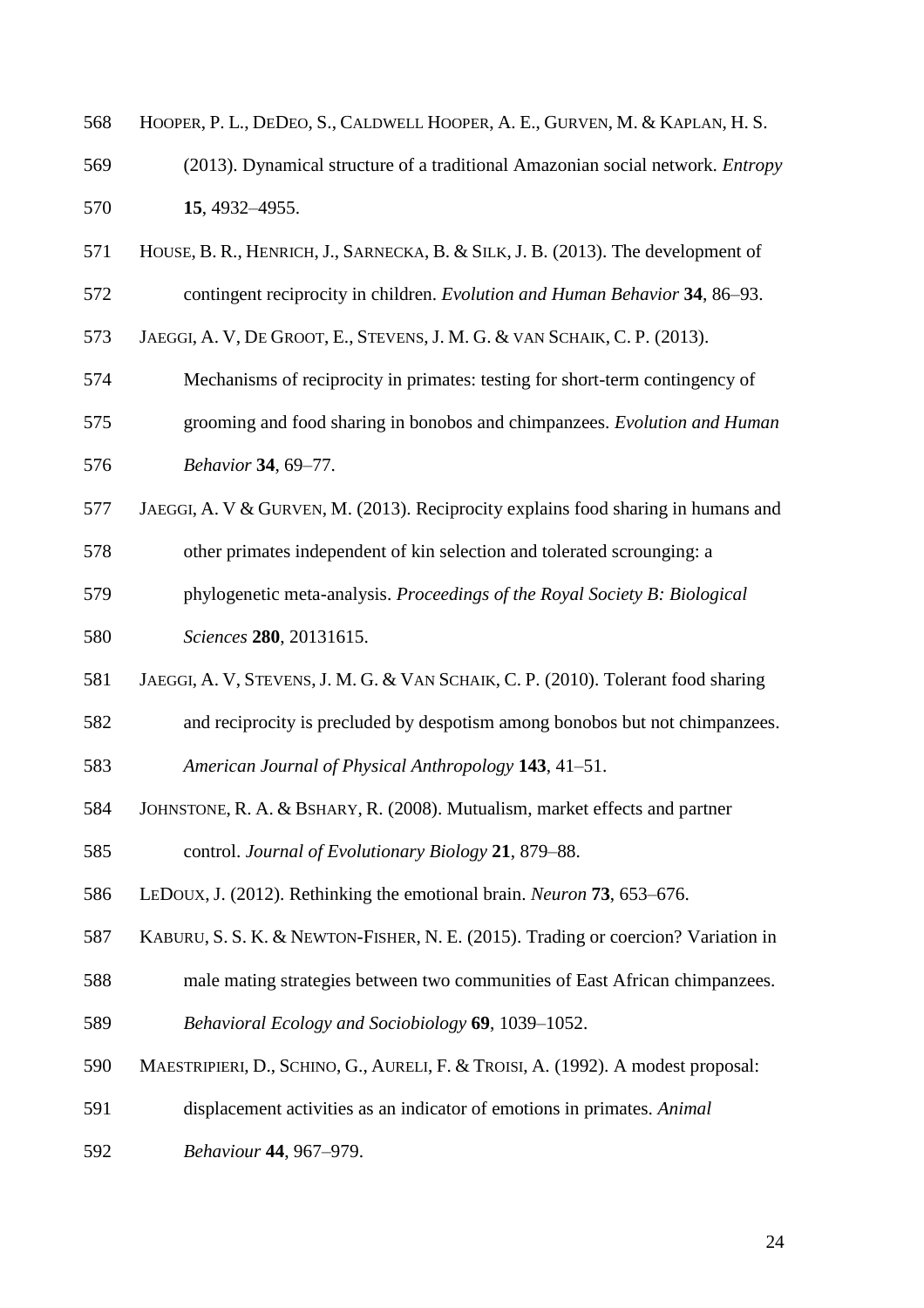- MCCULLOUGH, M. E., KIMELDORF, M. B. & COHEN, A. D. (2008). An adaptation for
- altruism? The social causes, social effects, and social evolution of gratitude.

```
595 Current Directions in Psychological Science 17, 281–285.
```
- MCNAMARA, J. M., BARTA, Z., FROMHAGE, L. & HOUSTON, A. I. (2008). The
- coevolution of choosiness and cooperation. *Nature* **451**, 189–192.
- MCNAMARA, J. M. & LEIMAR, O. (2010). Variation and the response to variation as a
- basis for successful cooperation. *Philosophical Transactions of the Royal Society B: Biological Sciences* **365**, 2627–2633.
- MOLESTI, S. & MAJOLO, B. (2013). Grooming increases self-directed behaviour in
- wild Barbary macaques, *Macaca sylvanus*. *Animal Behaviour* **86**, 169–175.
- NOË, R. (2006). Cooperation experiments: coordination through communication

versus acting apart together*. Animal Behaviour* **71**, 1–18.

- NOË, R. & HAMMERSTEIN, P. (1994). Biological markets: supply and demand
- determine the effect of partner choice in cooperation, mutualism and mating. *Behavioral Ecology and Sociobiology* **35**, 1–11.
- NOË, R. & HAMMERSTEIN, P. (1995). Biological markets. *Trends in Ecology and Evolution* **10**, 336–339.
- NOË, R. & VOELKL, B. (2013). Cooperation and biological markets: the power of
- partner choice. In *Cooperation and Its Evolution* (Sterelny, K., Joyce, R.,
- Calcott, B. & Fraser, B*.*, eds), pp. 131–152, MIT Press.
- OLENDORF, R., GETTY, T. & SCRIBNER, K. (2004). Cooperative nest defence in red-
- winged blackbirds: reciprocal altruism, kinship or by-product mutualism?
- *Proceedings of the Royal Society B: Biological Sciences* **271**, 177–182.
- PELÉ, M., DUFOUR, V., THIERRY, B. & CALL, J. (2009). Token transfers among great
- apes (*Gorilla gorilla*, *Pongo pygmaeus*, *Pan paniscus*, and *Pan troglodytes*):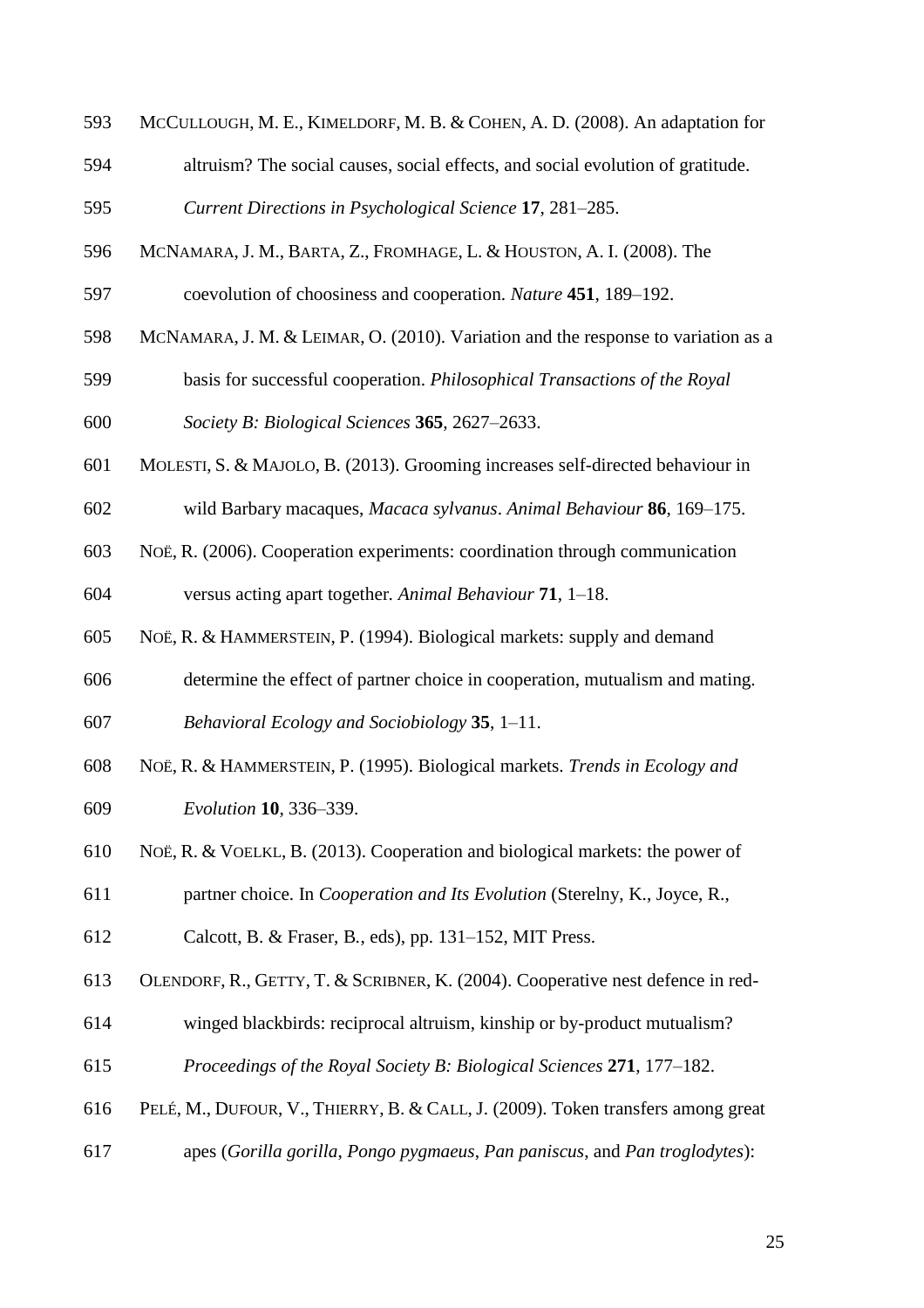- species differences, gestural requests, and reciprocal exchange. *Journal of*
- *Comparative Psychology* **123**, 375–84.
- PELÉ, M., THIERRY, B., CALL, J. & DUFOUR, V. (2010). Monkeys fail to reciprocate in an exchange task. *Animal Cognition* **13**, 745–751.
- PUGA-GONZALEZ, I., HILDENBRANDT, H. & HEMELRIJK, C. K. (2009). Emergent
- patterns of social affiliation in primates, a model. *PLoS Computational Biology*  **5**, e1000630.
- PUGA-GONZALEZ, I., HOSCHEID, A. & HEMELRIJK, C. K. (2015). Friendship,
- reciprocation, and interchange in an individual-based model. *Behavioral*
- *Ecology and Sociobiology* **69**, 383–394.
- RADFORD, A. N. (2012). Post-allogrooming reductions in self-directed behaviour are
- affected by role and status in the green woodhoopoe. *Biology Letters* **8**, 24–27.
- ROMERO, T. & AURELI, F. (2008). Reciprocity of support in coatis (*Nasua nasua*).

*Journal of Comparative Psychology* **122**, 19–25.

- SABBATINI, G., DE BORTOLI VIZIOLI, A., VISALBERGHI, E. & SCHINO, G. (2012). Food
- transfers in capuchin monkeys: an experiment on partner choice. *Biology Letters* **8**, 757–759.
- SCHEID, C., SCHMIDT, J. & NOË, R. (2008). Distinct patterns of food offering and co-
- feeding in rooks. *Animal Behaviour* **76**, 1701–1707.
- SCHINO, G. (2007). Grooming and agonistic support: a meta-analysis of primate
- reciprocal altruism. *Behavioral Ecology* **18**, 115–120.
- SCHINO, G. & AURELI, F. (2008). Grooming reciprocation among female primates: a meta-analysis. *Biology Letters* **4**, 9–11.
- SCHINO, G. & AURELI, F. (2009). Reciprocal altruism in primates: partner choice,
- cognition, and emotions. *Advances in the Study of Behavior* **39**, 45–69.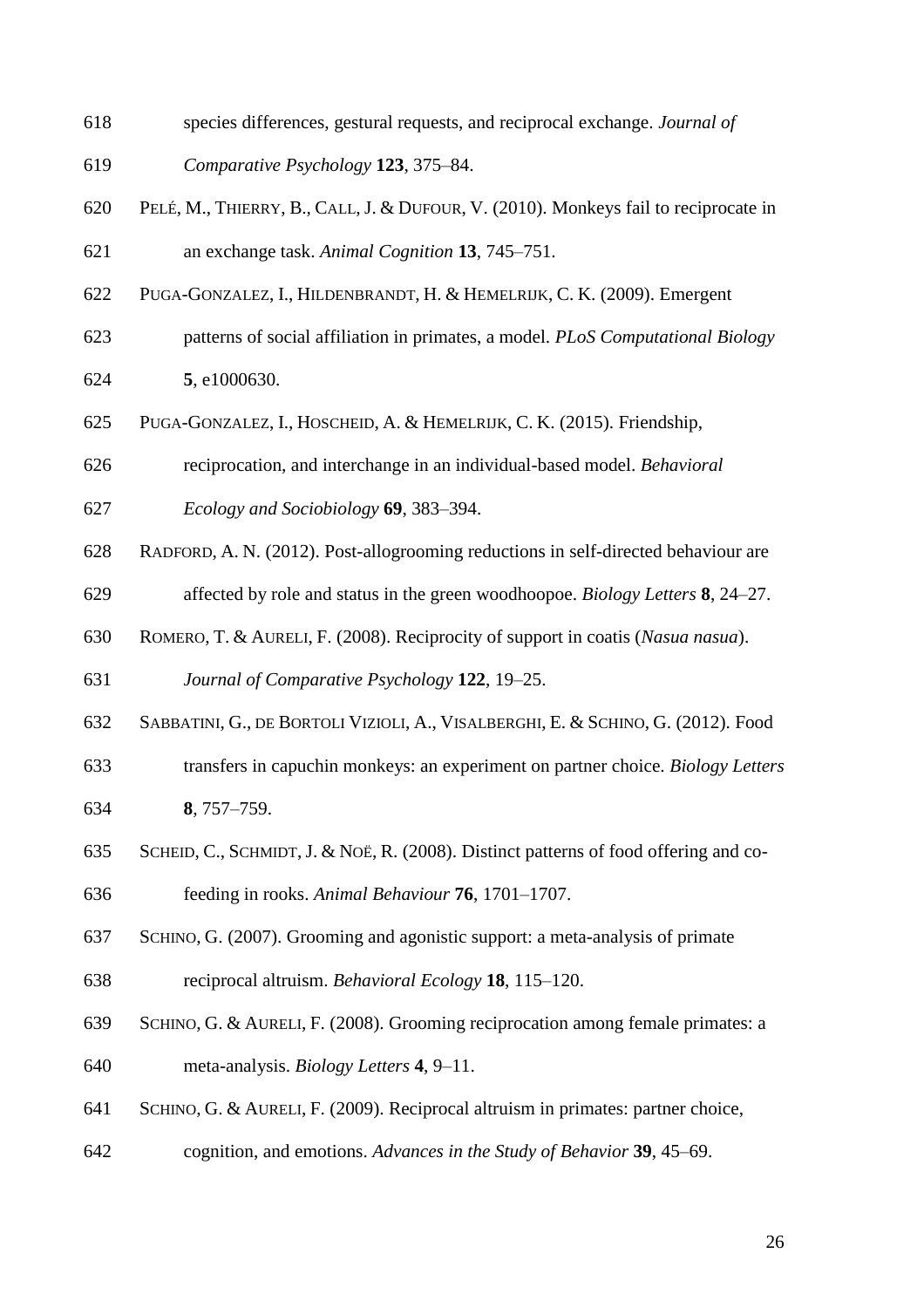| 643 | SCHINO, G., DI GIUSEPPE, F. & VISALBERGHI, E. (2009). The time frame of partner   |
|-----|-----------------------------------------------------------------------------------|
| 644 | choice in the grooming reciprocation of <i>Cebus apella. Ethology</i> 115, 70–76. |
| 645 | SCHINO, G. & PELLEGRINI, B. (2009). Grooming in mandrills and the time frame of   |
| 646 | reciprocal partner choice. American Journal of Primatology 71, 884–888.           |
| 647 | SCHINO, G. & PELLEGRINI, B. (2011). Grooming and the expectation of reciprocation |
| 648 | in mandrills (Mandrillus sphinx). International Journal of Primatology 32, 406–   |
| 649 | 414.                                                                              |
| 650 | SCHINO, G., PERRETTA, G., TAGLIONI, A. M. & TROISI, A. (1996). Primate            |
| 651 | displacement activities as an ethopharmacological model of anxiety. Anxiety 2,    |
| 652 | 186-191.                                                                          |
| 653 | SCHINO, G., POLIZZI DI SORRENTINO, E. & TIDDI, B. (2007). Grooming and coalitions |
| 654 | in Japanese macaques (Macaca fuscata): partner choice and the time frame of       |
| 655 | reciprocation. Journal of Comparative Psychology 121, 181-188.                    |
| 656 | SCHINO, G., SCUCCHI, S., MAESTRIPIERI, D. & TURILLAZZI, P. G. (1988).             |
| 657 | Allogrooming as a tension reduction mechanism: a behavioral approach.             |
| 658 | American Journal of Primatology 16, 43-50.                                        |
| 659 | SCHINO, G., VENTURA, R. & TROISI, A. (2003). Grooming among female Japanese       |
| 660 | macaques: distinguishing between reciprocation and interchange. Behavioral        |
| 661 | Ecology 14, 887-891.                                                              |
| 662 | SEBASTIÁN-ENESCO, C. & WARNEKEN, F. (2015). The shadow of the future: 5-year-     |
| 663 | olds, but not 3-year-olds, adjust their sharing in anticipation of reciprocation. |
| 664 | Journal of Experimental Child Psychology 129, 40-54.                              |
| 665 | SELLA, G. (1985). Reciprocal egg trading and brood care in a hermaphroditic       |
| 666 | polychaete worm. Animal Behaviour 33, 938-944.                                    |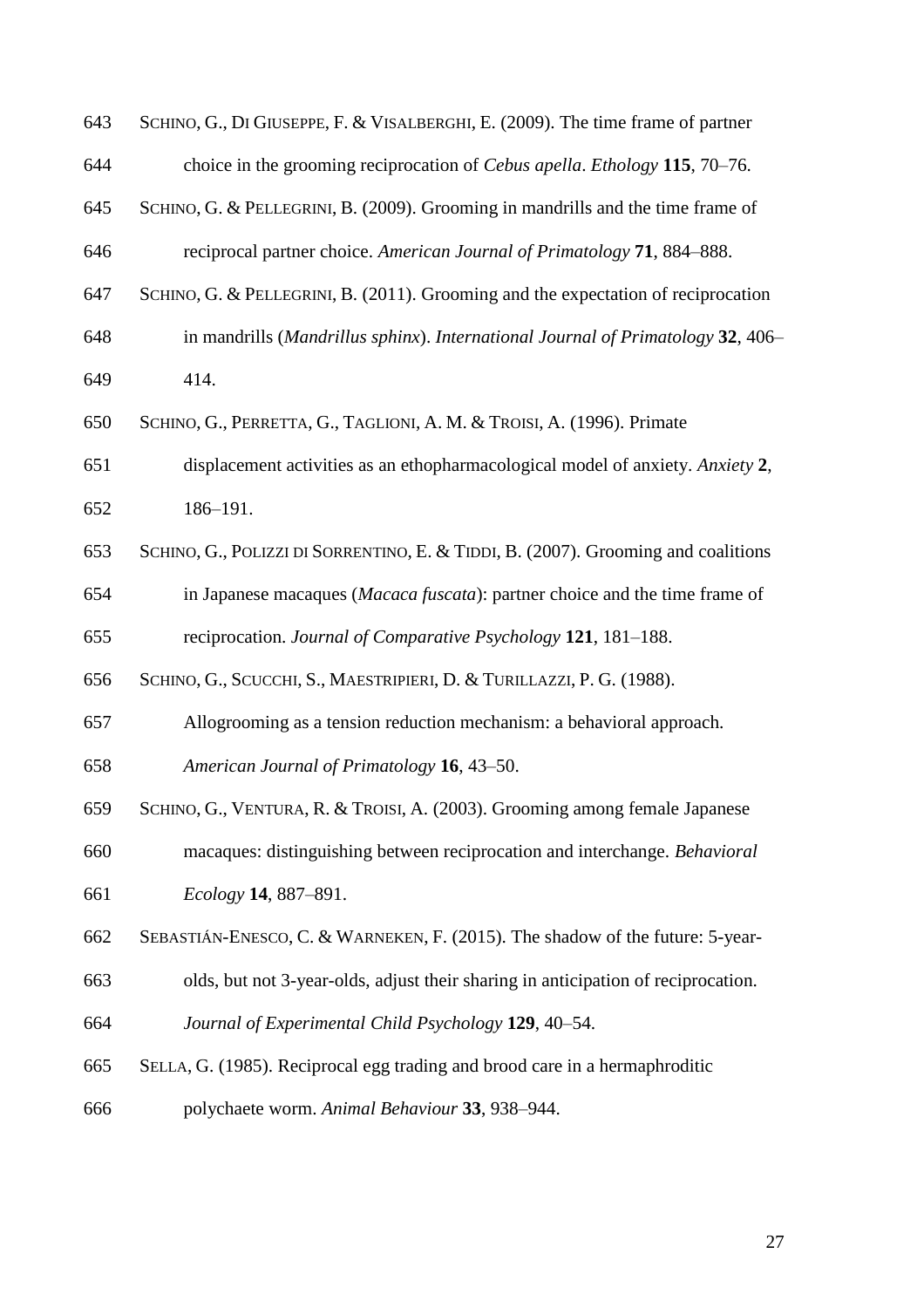- SEMPLE, S., HARRISON, C. & LEHMANN, J. (2013). Grooming and anxiety in Barbary macaques. *Ethology* **119**, 779–785.
- SHERRATT, T. N. & ROBERTS, G. (1998). The evolution of generosity and choosiness in cooperative exchanges. *Journal of Theoretical Biology* **193**, 167–77.
- SILK, J. B. (1992). The patterning of intervention among male bonnet macaques:
- reciprocity, revenge, and loyalty. *Current Anthropology* **33**, 318–325.
- SILK, J. B. (2003). Cooperation without counting: the puzzle of friendship. In *Genetic and Cultural Evolution of Cooperation* (Hammerstein, P., ed), pp. 37–54, MIT
- Press.
- SILK, J. B. (2007). The adaptive value of sociality in mammalian groups.
- *Philosophical Transactions of the Royal Society, Biological Sciences* **362**, 539– 559.
- SILK, J. B. (2013). Reciprocal altruism. *Current Biology* **23**, R827–R828.
- SILK, J. B., BEEHNER, J. C., BERGMAN, T. J., CROCKFORD, C., ENGH, A. L.,
- MOSCOVICE, L. R., WITTIG, R. M., SEYFARTH, R. M. & CHENEY, D. L. (2010).
- Strong and consistent social bonds enhance the longevity of female baboons.
- *Current Biology* **20**, 1359–1361.
- SMITH, J. E., MEMENIS, S. K. & HOLEKAMP, K. E. (2007). Rank-related partner choice
- in the fission-fusion society of the spotted hyena (*Crocuta crocuta*). *Behavioral Ecology and Sociobiology* **61**, 753–765.
- STEVENS, J. R., CUSHMAN, F. & HAUSER, M. D. (2005). Evolving the psychological
- mechanisms for cooperation. *Annual Review of Ecology Evolution and*
- *Systematics* **36**, 499–518.
- STEVENS, J. R. & HAUSER, M. D. (2004). Why be nice? Psychological constraints on
- the evolution of cooperation. *Trends in Cognitive Sciences* **8**, 60–65.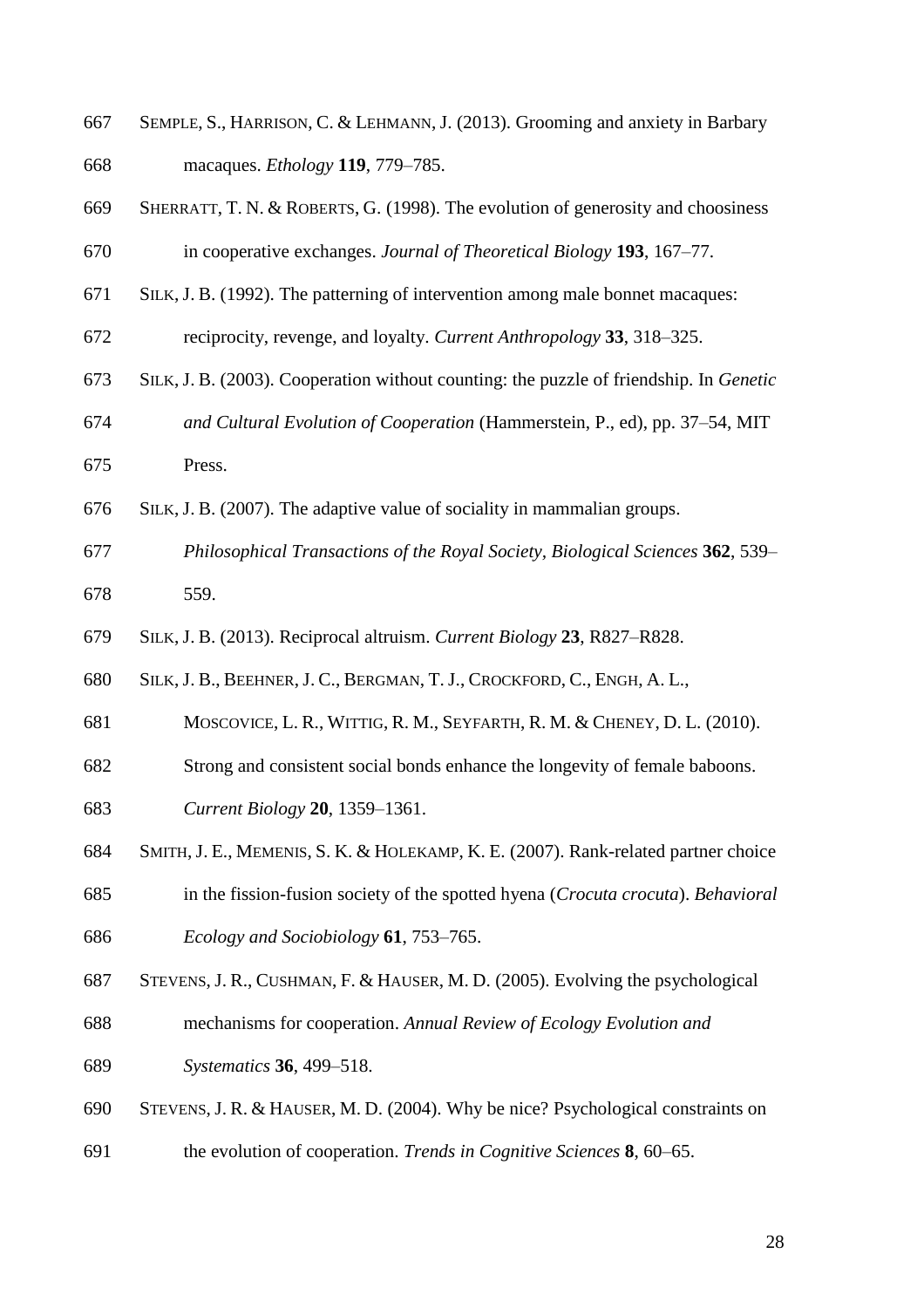- TIDDI, B., AURELI, F., POLIZZI DI SORRENTINO, E., JANSON, C.H. & SCHINO, G. (2011).
- Grooming for tolerance? Two mechanisms of exchange in wild tufted capuchin monkeys. *Behavioral Ecology* **22**, 663–669.
- VAN'T WOUT, M., KAHN, R. S., SANFEY, A. G. & ALEMAN, A. (2006). Affective state
- and decision-making in the Ultimatum Game. *Experimental Brain Research*
- **169**, 564–568.
- WATTS, D. P. (2002). Reciprocity and interchange in the social relationships of wild male chimpanzees. *Behaviour* **139**, 343–370.